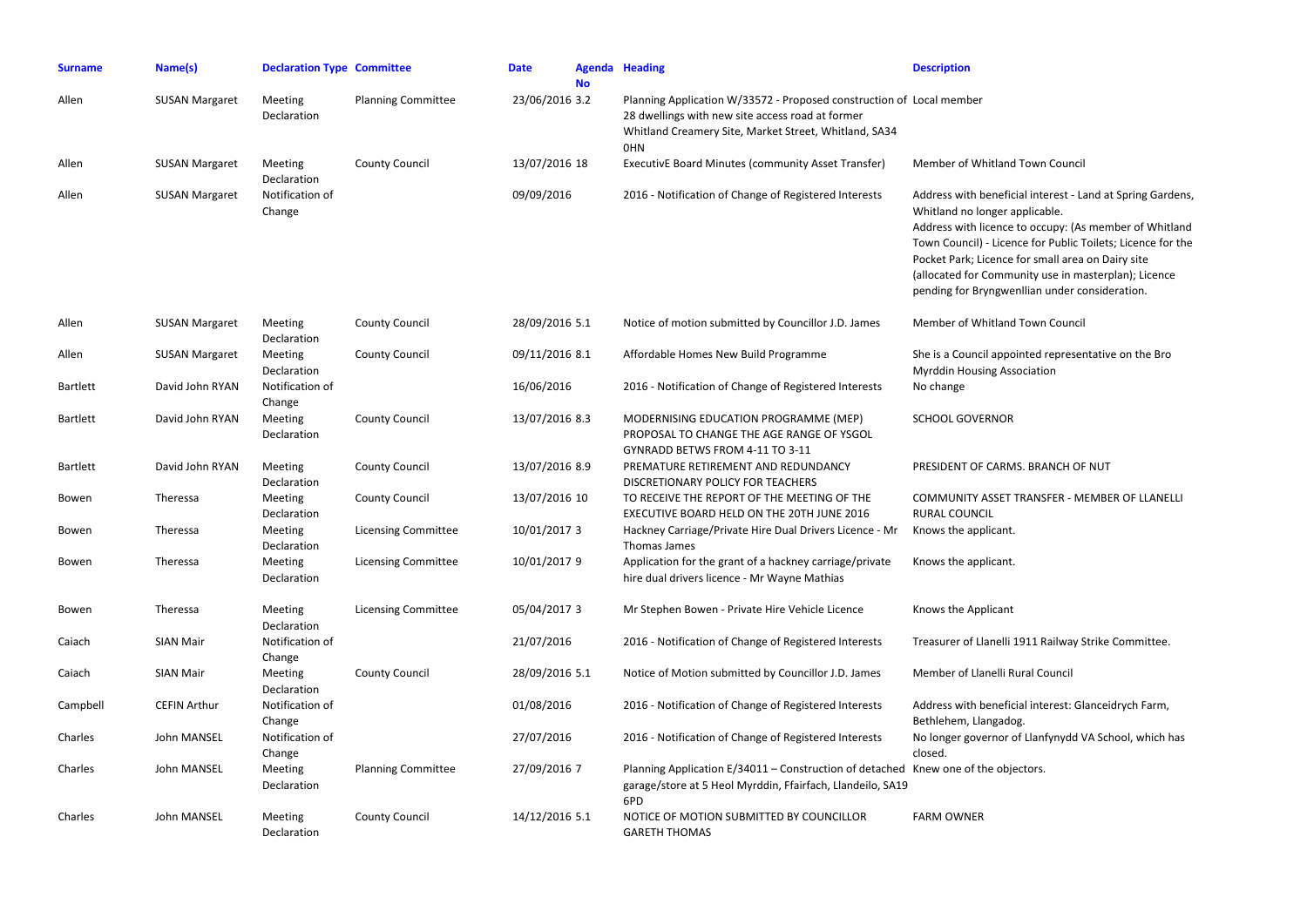| Cooper        | Alan PETER                        | Notification of<br>Change |                                                                     | 21/07/2016     | 2016 - Notification of Change of Registered Interests                                                          | No change                                                                             |
|---------------|-----------------------------------|---------------------------|---------------------------------------------------------------------|----------------|----------------------------------------------------------------------------------------------------------------|---------------------------------------------------------------------------------------|
| Cundy         | <b>DERYK Michael</b>              | Notification of<br>Change |                                                                     | 13/06/2016     | 2016 - Notification of Change of Registered Interests                                                          | Member of Llar                                                                        |
| Cundy         | <b>DERYK Michael</b>              | Meeting<br>Declaration    | <b>County Council</b>                                               | 13/07/2016 8.4 | MODERNISING EDUCATION PROGRAMME (MEP)<br>PROPOSAL TO CHANGE THE AGE RANGE OF BYNEA<br>SCHOOL FROM 4-11 TO 3-11 | <b>SCHOOL GOVEI</b>                                                                   |
| Cundy         | <b>DERYK Michael</b>              | Meeting<br>Declaration    | <b>County Council</b>                                               | 13/07/2016 10  | TO RECEIVE THE REPORT OF THE MEETING OF THE<br>EXECUTIVE BOARD HELD ON THE 20TH JUNE 2016                      | <b>COMMUNITY A</b><br><b>RURAL COUNCI</b>                                             |
| Cundy         | <b>DERYK Michael</b>              | Meeting<br>Declaration    | <b>County Council</b>                                               | 28/09/2016 5.1 | Notice of Motion submitted by Councillor J.D. James                                                            | Member of Llar                                                                        |
| Davies        | <b>SHAREN Louise</b>              | Notification of<br>Change |                                                                     | 13/06/2016     | 2016 - Notification of Change of Registered Interests                                                          | No change                                                                             |
| Davies        | Alun                              | Notification of<br>Change |                                                                     | 16/06/2016     | 2016 - Notification of Change of Registered Interests                                                          | No change                                                                             |
| Davies        | David Benjamin<br>(DAFF)          | Notification of<br>Change |                                                                     | 11/07/2016     | 2016 - Notification of Change of Registered Interests                                                          | No longer a par<br>No longer own<br>Address with b<br>Clomendy, Llan<br>Corporate men |
| Davies        | William Richard<br><b>ANTHONY</b> | Notification of<br>Change |                                                                     | 13/07/2016     | 2016 - Notification of Change of Registered Interests                                                          | No change                                                                             |
| Davies        | Alun                              | Meeting<br>Declaration    | <b>County Council</b>                                               | 13/07/2016 10  | TO RECEIVE THE REPORT OF THE MEETING OF THE<br>EXECUTIVE BOARD HELD ON THE 20TH JUNE 2016                      | <b>COMMUNITY A</b><br><b>COMMUNITY C</b>                                              |
| <b>Davies</b> | David Benjamin<br>(DAFF)          | Meeting<br>Declaration    | <b>County Council</b>                                               | 13/07/2016 8.9 | PREMATURE RETIREMENT AND REDUNDANCY<br>DISCRETIONARY POLICY FOR TEACHERS                                       | <b>DAUGHTER IS A</b>                                                                  |
| Davies        | <b>JOSEPH Arthur</b>              | Meeting<br>Declaration    | <b>County Council</b>                                               | 13/07/2016 8.9 | PREMATURE RETIREMENT AND REDUNDANCY<br>DISCRETIONARY POLICY FOR TEACHERS                                       | SON IS A TEACH                                                                        |
| Davies        | <b>SHAREN Louise</b>              | Meeting<br>Declaration    | <b>County Council</b>                                               | 13/07/2016 10  | TO RECEIVE THE REPORT OF THE MEETING OF THE<br>EXECUTIVE BOARD HELD ON THE 20TH JUNE 2016.                     | <b>COMMUNITY A</b><br><b>RURAL COUNCI</b>                                             |
| Davies        | Terence (TERRY)                   | Notification of<br>Change |                                                                     | 21/07/2016     | 2016 - Notification of Change of Registered Interests                                                          | No change                                                                             |
| <b>Davies</b> | Glynog                            | Notification of<br>Change |                                                                     | 27/07/2016     | 2016 - Notification of Change of Registered Interests                                                          | Trustee of the I<br>3 years.                                                          |
| Davies        | Ieuan Wyn                         | Notification of<br>Change |                                                                     | 02/08/2016     | 2016 - Notification of Change of Registered Interests                                                          | No change                                                                             |
| <b>Davies</b> | <b>JOSEPH Arthur</b>              | Meeting<br>Declaration    | <b>Planning Committee</b>                                           | 02/08/2016 3.1 | Planning Application E/33304 - Land at O Dan y Coed,<br>Cwmdu, Llandeilo, SA19 7DY                             | Knows the appl                                                                        |
| <b>Davies</b> | <b>JOSEPH Arthur</b>              | Meeting<br>Declaration    | Planning Committee - Site<br>Inspections (undertaken in<br>private) | 02/08/2016 1   | Planning Application E/33304 - Land at O Dan y Coed,<br>Cwmdu, Llandeilo                                       | Knows the app                                                                         |
| Davies        | <b>SHAREN Louise</b>              | Meeting<br>Declaration    | <b>County Council</b>                                               | 28/09/2016 5.1 | Notice of Motion by Councillor J.D. James                                                                      | Member of Llar<br>Secretary of Da                                                     |
| <b>Davies</b> | Alun                              | Meeting<br>Declaration    | <b>County Council</b>                                               | 28/09/2016 5.1 | Notice of Motion submitted by Councillor J.D. James                                                            | Member of Llar                                                                        |
| <b>Davies</b> | David Benjamin<br>(DAFF)          | Meeting<br>Declaration    | <b>County Council</b>                                               | 28/09/2016 5.1 | Notice of Motion submitted by Councillor J.D. James                                                            | Member of Llar                                                                        |
| <b>Davies</b> | Glynog                            | Meeting<br>Declaration    | <b>County Council</b>                                               | 28/09/2016 5.1 | Notice of Motion submitted by Councillor J.D. James                                                            | Member of Qu                                                                          |

anelli Chamber of Trade

ERNOR

ASSET TRANSFER MEMBER OF LLANELLI  $21L$ anelli Rural Council

Inther or director of any company. ner of Maesgwynne Mansion. beneficial interest: Bryntywi, Parc nsteffan, SA33 5JD. mber of F.U.W.

ASSET TRANSFER MEMBER OF LLANDYBIE COUNCIL A CLASSROOM ASST. AT QEHS

 $HER$ 

ASSET TRANSFER MEMBER OF LLANELLI  $21L$ 

Black Mountain Centre, Brynaman, for last

licants

licant

anelli Rural Council afen Welfare Association ndybie Community Council

ansteffan and Llanybri Community Council

uarter Bach Community Council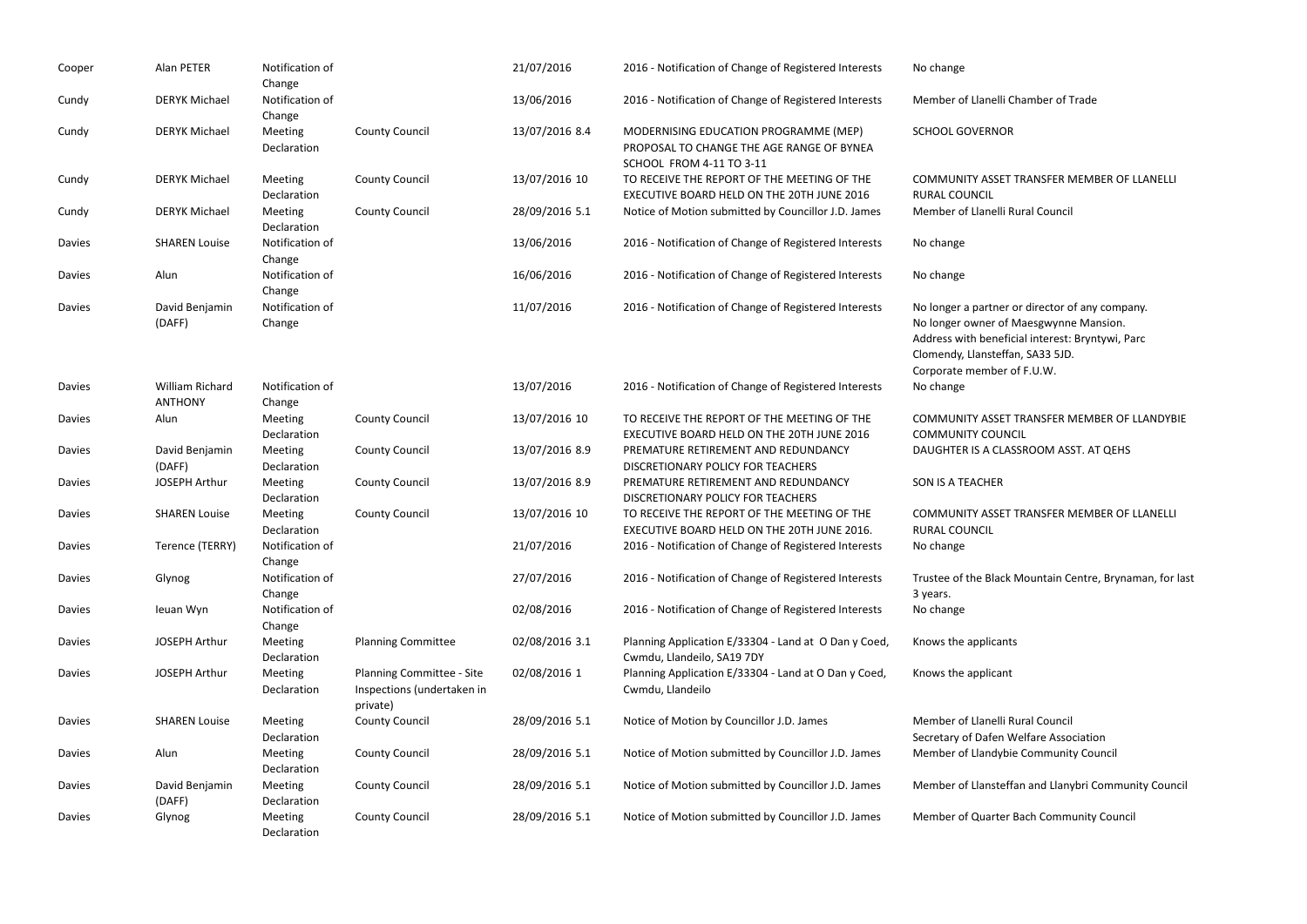| <b>Davies</b>              | William Richard<br><b>ANTHONY</b> | Meeting<br>Declaration                              | <b>County Council</b>                  | 28/09/2016 5.1             | Notice of Motion submitted by Councillor J.D. James                                                | Member of Llandyl<br>Secretary and Trea                                               |
|----------------------------|-----------------------------------|-----------------------------------------------------|----------------------------------------|----------------------------|----------------------------------------------------------------------------------------------------|---------------------------------------------------------------------------------------|
| Davies                     | <b>JOSEPH Arthur</b>              | Notification of<br>Change                           |                                        | 04/10/2016                 | 2016 - Notification of Change of Registered Interests                                              | No change                                                                             |
| Davies                     | David Benjamin<br>(DAFF)          | Meeting<br>Declaration                              | <b>County Council</b>                  | 14/12/2016 5.1             | NOTICE OF MOTION SUBMITTED BY COUNCILLOR<br><b>GARETH THOMAS</b>                                   | <b>CHAIR OF CARMS.</b>                                                                |
| Davies                     | <b>JOSEPH Arthur</b>              | Meeting<br>Declaration                              | <b>County Council</b>                  | 14/12/2016 5.1             | NOTICE OF MOTION SUBMITTED BY COUNCILLOR<br><b>GARETH THOMAS</b>                                   | <b>FARMER</b>                                                                         |
| <b>Davies</b>              | David Benjamin<br>(DAFF)          | Meeting<br>Declaration                              | <b>Scrutiny Environmental &amp; PP</b> | 16/12/2016 6               | Update on the situation regarding the kerosene leak<br>Incident at Nantycaws                       | Chairman of Carma                                                                     |
| <b>Davies</b>              | <b>JOSEPH Arthur</b>              | Meeting<br>Declaration                              | <b>County Council</b>                  | 18/01/2017 11.1            | MEP - Proposal to Discontinue Llangennech Infant and<br>Junior Schools                             | His son is a teacher                                                                  |
| Davies                     | JOSEPH Arthur                     | Meeting<br>Declaration                              | <b>County Council</b>                  | 25/01/2017 5.2             | SCHOOL STAFF ABSENCE SCHEME                                                                        | SON IS A TEACHER                                                                      |
| <b>Davies</b>              | Terence (TERRY)                   | Meeting<br>Declaration                              | <b>County Council</b>                  | 08/03/2017 8               | Wales Investment Pool - Inter Authority Agreement and<br>Joint Governance Committee                | Trustee of Dyfed P                                                                    |
| Davies                     | <b>SHAREN Louise</b>              | Notification of<br>Change                           |                                        | 30/03/2017                 | Notification of Change of Registered Interests                                                     | Member of Unison                                                                      |
| Davies                     | David Benjamin<br>(DAFF)          | Meeting<br>Declaration                              | <b>Planning Committee</b>              | 06/04/2017 5               | 5.AREA WEST - DETERMINATION OF PLANNING<br>APPLICATIONS - Planning Application W/34225             | Chairman of Carma                                                                     |
| Davies                     | David Benjamin<br>(DAFF)          | Hospitality / Gift                                  |                                        | 03/05/2017                 | Declaration of Gift - Llangain Community Council                                                   | Bottle of Whisky or<br>Councillor                                                     |
|                            | David Benjamin                    |                                                     |                                        |                            |                                                                                                    | Received hamper a                                                                     |
| <b>Davies</b><br>Devichand | (DAFF)<br>Tegwen                  | Hospitality / Gift<br><b>Meeting</b><br>Declaration | <b>Scrutiny Community</b>              | 03/05/2017<br>20/06/2016 5 | Declaration of Gift - Carmarthenshire County Council<br>National Licensing of Landlords and Agenst | retirement as a Co<br>Landlord                                                        |
| Devichand                  | Tegwen                            | Meeting<br>Declaration                              | <b>County Council</b>                  | 13/07/2016 10              | TO RECEIVE THE REPORT OF THE MEETING OF THE<br>EXECUTIVE BOARD HELD ON THE 20TH JUNE 2016          | <b>COMMUNITY ASSE</b><br>RURAL COUNCIL AI<br><b>COMMITTEE</b>                         |
| Devichand                  | Tegwen                            | Notification of<br>Change                           |                                        | 27/07/2016                 | 2016 - Notification of Change of Registered Interests                                              | Chair of Co-op Part                                                                   |
| Devichand                  | Tegwen                            | Meeting<br>Declaration                              | <b>Scrutiny Community</b>              | 29/09/2016 7               | National Licensing of Landlords and Agents                                                         | Landlord                                                                              |
| Devichand                  | Tegwen                            | Notification of<br>Change                           |                                        | 30/03/2017                 | Notification of Change of Registered Interests                                                     | Member of Unison                                                                      |
| Dodd                       | Mary                              | Notification of<br>Change                           |                                        | 20/06/2016                 | 2016 - Notification of Change of Registered Interests                                              | No change                                                                             |
| Dole                       | Emlyn                             | Hospitality / Gift                                  |                                        | 10/05/2016                 | Invitation to Carmarthenshire YFC Annual Rally - 14th<br>May 2016                                  | I have accepted an<br>admission ticket co                                             |
| Dole                       | Emlyn                             | Hospitality / Gift                                  |                                        | 10/05/2016                 | Invitation to judge 'Top of the Pops' competition                                                  | My wife and I have<br>above event at the<br>be held on the 14t<br>x admission tickets |
| Dole                       | Emlyn                             | Meeting<br>Declaration                              | <b>Executive Board</b>                 | 20/06/2016 12.             | <b>Community Asset Transfer Update</b>                                                             | He is a member of                                                                     |
| Dole                       | Emlyn                             | Notification of<br>Change                           |                                        | 23/06/2016                 | 2016 - Notification of Change of Registered Interests                                              | No change                                                                             |

# andybie Community Council Treasurer of Llandybie Tennis Club

# MS. AMATEUR ANGLING ASSN.

armarthen Amateur Angling Association

acher.

ed Pension Fund

armarthen Amateur Angling Association

ky on my retirement as a Community

per and 2 whisky glasses following my a County Councillor. Value unknown

ASSET TRANSFER MEMBER OF LLANELLI CIL AND CHAIR OF DAFEN WELFARE

Party, Llanelli

d an invitation to the above event - one et cost unknown

have accepted an invitation to judge the t the Annual Carmarthenshire YFC Rally to 14th May 2016. The invitation included 2 ckets and 2 x food tickets. Cost unknown.

er of Llannon Community Council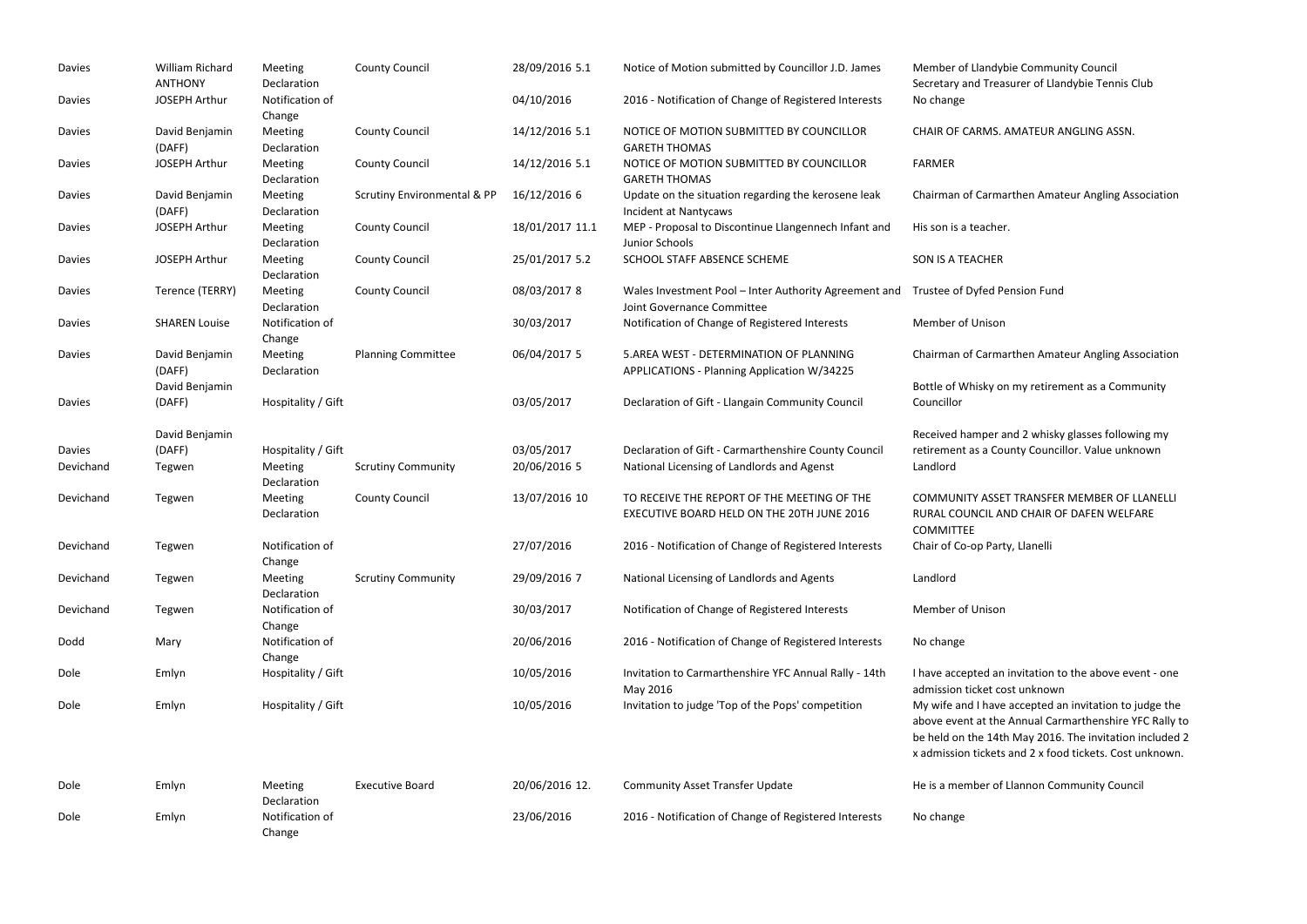| Dole     | Emlyn                     | Meeting<br>Declaration        | <b>County Council</b> | 13/07/2016 10   | TO RECEIVE THE REPORT OF THE MEETING OF THE<br>EXECUTIVE BOARD HELD ON THE 20TH JUNE 2016.    | <b>COMMUNITY ASSET TRANSFER</b><br><b>COMMUNITY COUNCIL</b>                                                                                                                  |
|----------|---------------------------|-------------------------------|-----------------------|-----------------|-----------------------------------------------------------------------------------------------|------------------------------------------------------------------------------------------------------------------------------------------------------------------------------|
| Dole     | Emlyn                     | Hospitality / Gift            |                       | 07/09/2016      | Kier Construction Wales - New Swansea Office Launch -<br>Lunch - Thursday 29th September 2016 | Invitation to attend lunch at th<br>at 12.00 p.m on Thursday 29th                                                                                                            |
| Dole     | Emlyn                     | Hospitality / Gift            |                       | 23/09/2016      | <b>WLGA Coordinating Committee</b>                                                            | <b>WLGA Coordinating Committed</b><br>Evening Meal provided by the '<br>Royal Hotel, Aberaeron. Value                                                                        |
| Dole     | Emlyn                     | Meeting<br>Declaration        | <b>County Council</b> | 28/09/2016 5.1  | Notice of Motion submitted by Councillor J.D. James                                           | Member of Llannon Communit                                                                                                                                                   |
| Dole     | Emlyn                     | Hospitality / Gift            |                       | 05/10/2016      | Swansea City v Liverpool 1/10/2016                                                            | Invited by the Leader of Swans<br>Stewart, to a regional networl<br>Stadium, Swansea for Swansea<br>Saturday 1 October 2016. Pre<br>on offer in the Council's hospita        |
|          |                           |                               |                       |                 |                                                                                               | Value unknown.                                                                                                                                                               |
| Dole     | Emlyn                     | Hospitality / Gift            |                       | 27/10/2016      | Ysgol y Strade Performance of Y MAP at Y Ffwrnes,<br>Llanelli                                 | Complementary ticket to Ysgol<br>MAP a the Furnace Theatre, Lla<br>2016                                                                                                      |
| Dole     | Emlyn                     | Hospitality / Gift            |                       | 09/01/2017      | Ospreys v Scarlets fixture at the Liberty Stadium on<br>Tuesday 27th December                 | Invitation from Cllr Rob Stewar<br>Council) for Cllr Dole and a gue<br>Scarlets fixture at the Liberty St<br>December as his guests. Includi<br>Car & Driver requested.      |
|          |                           |                               |                       |                 |                                                                                               | Value unknown                                                                                                                                                                |
| Dole     | Emlyn                     | Hospitality / Gift            |                       | 03/04/2017      | Invitation to Wales Varsity Rugby Match 2017                                                  | Invitation to Wales Varsity Rug<br>Professor Richard B Davies, Vic<br>University<br>Pre match receptionm, dinner<br>Principality Stadium, Cardiff on<br>2017. Value unknown. |
| Downward | Christopher               | Notification of<br>Change     |                       | 15/06/2016      | 2016 - Notification of Change of Registered Interests                                         | No change                                                                                                                                                                    |
| Edmunds  | Jeffrey (JEFF)<br>Stephen | Meeting<br>Declaration        | <b>County Council</b> | 13/07/2016 18   | To receive the report of the meeting of the Executive<br>Board held on the 20th June 2016     | Community Asset Transfer - Mo<br>Council                                                                                                                                     |
| Edmunds  | Jeffrey (JEFF)<br>Stephen | Notification of<br>Change     |                       | 27/07/2016      | 2016 - Notification of Change of Registered Interests                                         | No change                                                                                                                                                                    |
| Edmunds  | Jeffrey (JEFF)<br>Stephen | Meeting<br>Declaration        | <b>County Council</b> | 28/09/2016 5.1  | Notice of Motion submitted by Councillor J.D. James                                           | Member of Llanelli Town Coun                                                                                                                                                 |
| Edmunds  | Jeffrey (JEFF)<br>Stephen | <b>Meeting</b><br>Declaration | <b>County Council</b> | 18/01/2017 11.1 | MEP - Proposal to Discontinue Llangennech Infants and<br>Junior Schools                       | His daughter works in a school.                                                                                                                                              |
| Edmunds  | Jeffrey (JEFF)<br>Stephen | <b>Meeting</b><br>Declaration | <b>County Council</b> | 25/01/2017 5.2  | SCHOOL STAFF ABSENCE SCHEME                                                                   | DAUGHTER WORKS IN A SCHO                                                                                                                                                     |
| Edmunds  | Jeffrey (JEFF)<br>Stephen | <b>Meeting</b><br>Declaration | <b>County Council</b> | 22/02/2017 9.1  | Executive Board Minutes - 23rd January 2017 (Minute 9)                                        | His daughter works in a school.                                                                                                                                              |

ASSET TRANSFER MEMBER OF LLANNNON COUNCIL Itend lunch at the Morgans Hotel, Swansea n Thursday 29th September, 2016

ating Committee 29th September 2016. provided by the WLGA at the Feathers oeraeron. Value unknown nnon Community Council

Leader of Swansea City Councill, Cllr Rob regional networking opportunity at Liberty Isea for Swansea City v Liverpool Match on tober 2016. Pre-match hospitality will be Council's hospitality box prior to kick off.

ry ticket to Ysgol y Strade Performance of Y nace Theatre, Llanelli on the 9th November

Cllr Rob Stewart (Leader Swansea City r Dole and a guest to attend the Ospreys v at the Liberty Stadium on Tuesday 27th iis guests.Including Pre-match hospitality. equested.

Vales Varsity Rugby Match 2017 from ard B Davies, Vice Chancellor of Swansea

eptionm, dinner and rugby match at the adium, Cardiff on Wednesday 5th April iknown.

set Transfer - Member of Llanelli Town

nelli Town Council

ORKS IN A SCHOOL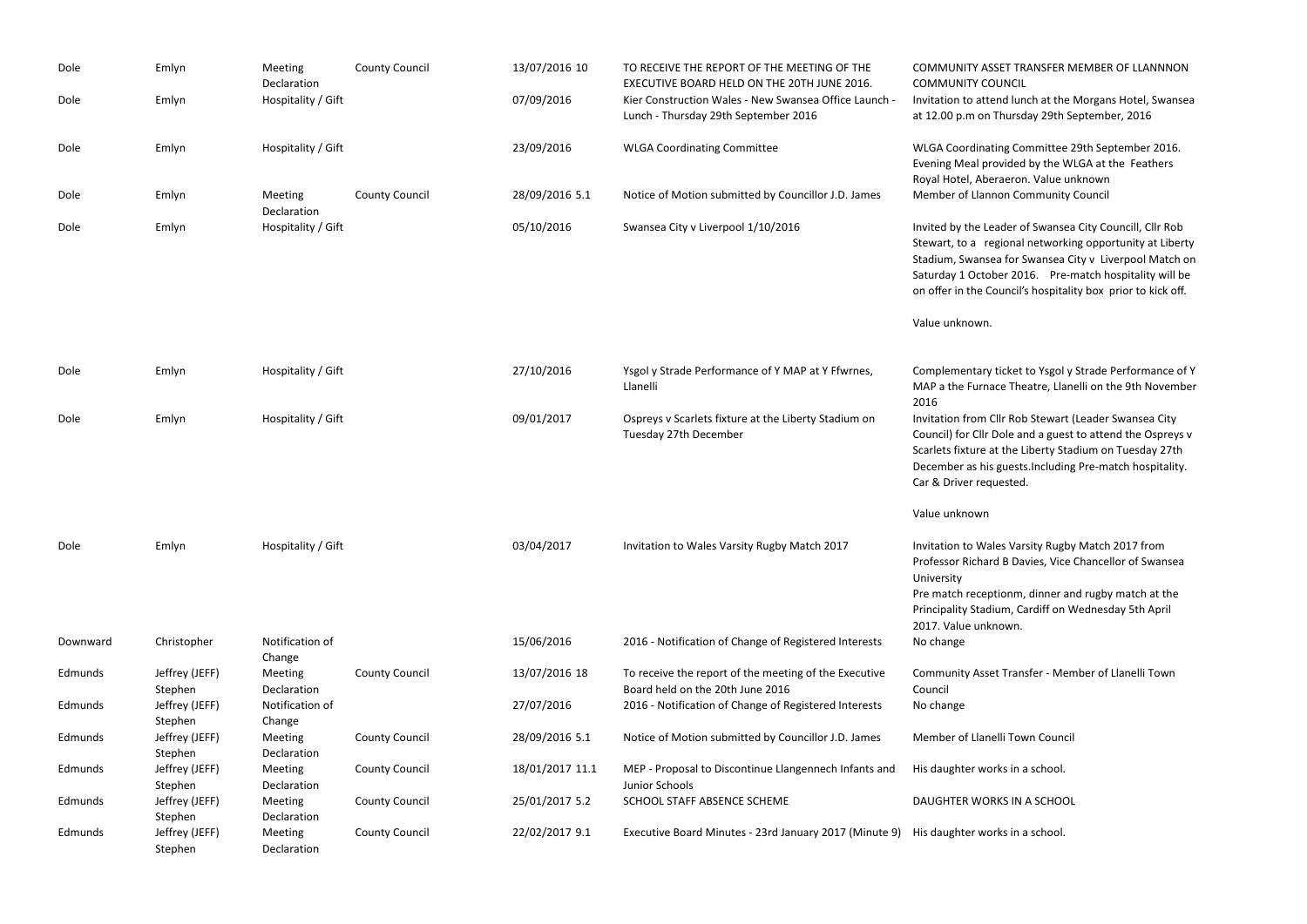| Edwards | Penelope (PENNY)<br>Margaret | Notification of<br>Change |                                    | 20/06/2016     | 2016 - Notification of Change of Registered Interests                                                                 | No change                                              |
|---------|------------------------------|---------------------------|------------------------------------|----------------|-----------------------------------------------------------------------------------------------------------------------|--------------------------------------------------------|
| Edwards | Penelope (PENNY)<br>Margaret | Meeting<br>Declaration    | <b>County Council</b>              | 13/07/2016 8.6 | MODERNISING EDUCATION PROGRAMME (MEP)<br>PROPOSAL TO CHANGE THE AGE RANGE OF PWLL<br>PRIMARY SCHOOL FROM 4-11 TO 3-11 | <b>SCHOOL GOVEI</b>                                    |
| Edwards | Penelope (PENNY)<br>Margaret | Meeting<br>Declaration    | <b>Licensing Committee</b>         | 01/12/2016 6   | Application for the Grant of a Hackney Carriage/Private<br><b>Hire Dual Drivers Licence</b>                           | Knows the appl                                         |
| Evans   | William TYSSUL               | Notification of<br>Change |                                    | 13/06/2016     | 2016 - Notification of Change of Registered Interests                                                                 | No change                                              |
| Evans   | <b>HAZEL Anna Louise</b>     | Notification of<br>Change |                                    | 28/06/2016.    | Daughter works for WG as European Grant Manager for<br>Transport                                                      | Daughter work<br>Transport                             |
| Evans   | <b>LINDA Davies</b>          | Hospitality / Gift        |                                    | 03/07/2016     | Notification of Hospitality                                                                                           | Attended the U<br>Honorary Fello<br>value unknown      |
| Evans   | <b>LINDA Davies</b>          | Meeting<br>Declaration    | <b>Executive Board</b>             | 04/07/2016 7.  | Premature Retirement and Redundancy Discretionary<br>Policy for Teachers                                              | Her daughter to                                        |
| Evans   | <b>HAZEL Anna Louise</b>     | Hospitality / Gift        |                                    | 10/07/2016     | Notification of Hospitality                                                                                           | I received Hosp<br>their Fellows Fe<br>Centre. Cost ur |
| Evans   | <b>LINDA Davies</b>          | Meeting<br>Declaration    | <b>County Council</b>              | 13/07/2016 8.9 | PREMATURE RETIREMENT AND REDUNDANCY<br>DISCRETIONARY POLICY FOR TEACHERS                                              | <b>DAUGHTER IS A</b>                                   |
| Evans   | <b>LINDA Davies</b>          | Meeting<br>Declaration    | <b>Executive Board</b>             | 26/07/2016 19  | Model Time Off Policy For Schools                                                                                     | Her daughter to                                        |
| Evans   | William John WYN             | Notification of<br>Change |                                    | 27/07/2016     | 2016 - Notification of Change of Registered Interests                                                                 | No change                                              |
| Evans   | <b>HAZEL Anna Louise</b>     | Meeting<br>Declaration    | Preliminary Executive Board        | 23/08/2016 5   | CARMARTHENSHIRE LOCAL AUTHORITY HOUSING<br><b>COMPANY</b>                                                             | Sister is the Chi<br>Association and<br>Cantref        |
| Evans   | <b>HAZEL Anna Louise</b>     | Meeting<br>Declaration    | <b>Preliminary Executive Board</b> | 23/08/2016 6   | AFFORDABLE HOMES NEW BUILD PROGRAMME PHASE 1<br>2016/17                                                               | Sister is the Chi<br>Association & A<br>Cantref        |
| Evans   | <b>HAZEL Anna Louise</b>     | Notification of<br>Change |                                    | 26/09/2016     | 2016 - Notification of Change of Registered Interests                                                                 | Treasurer - Holy<br>Treasurer - Plai<br>Committee Me   |
| Evans   | David COLIN                  | Meeting<br>Declaration    | <b>County Council</b>              | 28/09/2016 5.1 | Notice of Motion Submitted by Councillor J.D. James                                                                   | Member of Am                                           |
| Evans   | <b>LINDA Davies</b>          | Meeting<br>Declaration    | <b>Executive Board</b>             | 17/10/2016 12  | The 2018 Review of Parliamentary Constituencies in<br>Wales - Initial Proposals                                       | Has already exp                                        |
| Evans   | <b>HAZEL Anna Louise</b>     | Meeting<br>Declaration    | <b>Executive Board</b>             | 17/10/2016 12  | The 2018 Review of Parliamentary Constituencies in<br>Wales - Initial Proposals                                       | Resides in the v                                       |
| Evans   | <b>HAZEL Anna Louise</b>     | Meeting<br>Declaration    | <b>Executive Board</b>             | 17/10/2016 7   | Affordable Homes New Build Programme Phase 1 - 2016- Sister is the Chi<br>2017                                        | Association                                            |
| Evans   | <b>HAZEL Anna Louise</b>     | Meeting<br>Declaration    | <b>County Council</b>              | 09/11/2016 8.1 | Affordable Homes New Build Programme                                                                                  | Her sister is the<br>Association.                      |
| Evans   | <b>LINDA Davies</b>          | Hospitality / Gift        |                                    | 21/11/2016     | Invitation to Welsh Housing Awards - 18/11/2016                                                                       | <b>Housing Divisio</b><br>Awards where                 |

for awards.

#### ERNOR

blicant

ks for WG as European Grant Manager for

University of Wales Trinity St David bws' Feast at the inviation of the University-

teaches in the county.

pitality from University Trinity St David at east on Sunday 3rd July at the Haliwell nknown. A TEACHER

teaches in the county.

iief Executive of Bro Myrddin Housing d Acting Chief Executive of Cymdeithas Tai

ief Executive of Bro Myrddin Housing Acting Chief Executive of Cymdeithas Tai

ly Trinity Church, Newcastle Emlyn. id Cymru - Bargoed Teifi Branch. ember - Newcastle Emlyn Rugby Club.

nmanford Town Council

s are seed her view to the Commission

ward concerned

Value unknown.

ief Executive of Bro Myrddin Housing

e Chief Executive of Bro Myrddin Housing

on invited me to attend the Welsh Housing both Staff and Tenants were shortlisted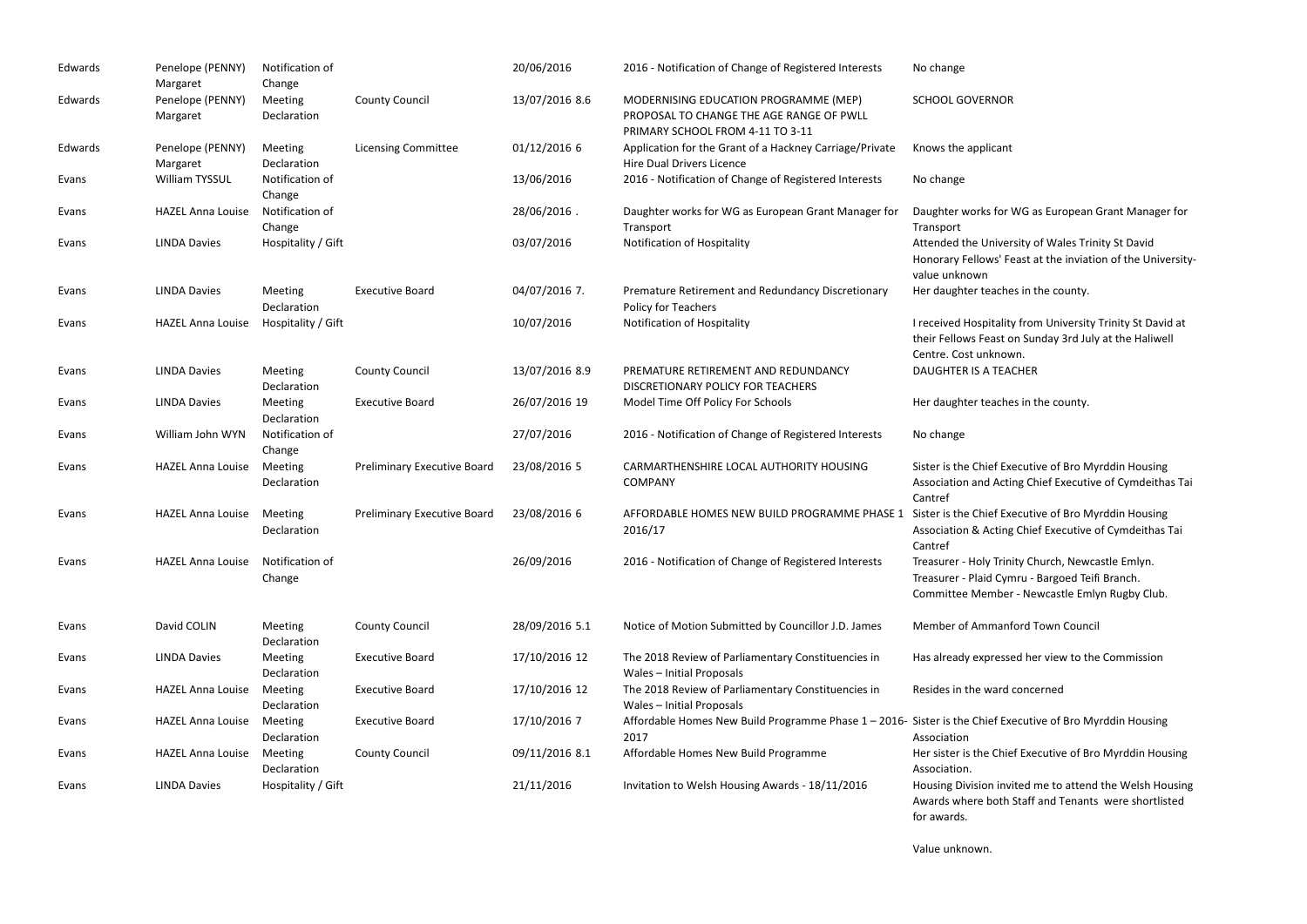| Evans | <b>HAZEL Anna Louise</b> | Meeting<br>Declaration        | <b>Executive Board</b>             | 21/11/2016 7    | Review of Access to Social Housing Policy                                                                         | Sister is the Chief Executive                                                                                 |
|-------|--------------------------|-------------------------------|------------------------------------|-----------------|-------------------------------------------------------------------------------------------------------------------|---------------------------------------------------------------------------------------------------------------|
| Evans | <b>HAZEL Anna Louise</b> | Meeting<br>Declaration        | <b>Executive Board</b>             | 21/11/2016 13   | The 2018 Review of Parliamentary Constituencies in<br><b>Wales - Initial Proposals</b>                            | Lives in a constituency affect                                                                                |
| Evans | <b>LINDA Davies</b>      | Hospitality / Gift            |                                    | 22/11/2016      | Invitation to Scarlets Hospitality Box                                                                            | I have received an invitation<br>Scarlets Hospitality Box on F<br>Cost unknown                                |
| Evans | <b>HAZEL Anna Louise</b> | Hospitality / Gift            |                                    | 23/11/2016      | <b>Invitation to Scarlets Box</b>                                                                                 | I have been invited as a Gues<br>Daff Davies this Friday eveni<br>a three course meal and atte<br>cost £25.00 |
| Evans | William John WYN         | Meeting<br>Declaration        | <b>County Council</b>              | 14/12/2016 5.1  | NOTICE OF MOTION SUBMITTED BY COUNCILLOR<br><b>GARETH THOMAS</b>                                                  | <b>FARMER</b>                                                                                                 |
| Evans | <b>HAZEL Anna Louise</b> | Meeting<br>Declaration        | <b>County Council</b>              | 14/12/2016 5.2  | NOTICE OF MOTION SUBMITTED BY COUNCILLOR SIAN<br><b>THOMAS</b>                                                    | SISTER IS CHIEF EXECUTIVE C                                                                                   |
| Evans | <b>HAZEL Anna Louise</b> | Meeting<br>Declaration        | <b>Executive Board</b>             | 22/12/2016 8.   | Prevention, Early Intervention and Promoting<br>Independent Living                                                | Her mother receives services                                                                                  |
| Evans | <b>HAZEL Anna Louise</b> | Meeting<br>Declaration        | <b>Preliminary Executive Board</b> | 09/01/2017 7    | HOUSING REVENUE ACCOUNT BUDGET AND HOUSING<br>RENT SETTING FOR 2017-18                                            | Sister is Chief Executive of Br<br>Association                                                                |
| Evans | <b>HAZEL Anna Louise</b> | Meeting<br>Declaration        | <b>Preliminary Executive Board</b> | 09/01/2017 8    | The Carmarthenshire Home Standards Plus (CHS+)<br>Delvering what matters Business Plan 2017-20                    | Sister is Chief Executive of Br<br>Association                                                                |
| Evans | David COLIN              | <b>Meeting</b><br>Declaration | <b>County Council</b>              | 18/01/2017 5.   | Presentation by Chief Fire Officer                                                                                | He is a member of the Mid 8                                                                                   |
| Evans | <b>LINDA Davies</b>      | Meeting<br>Declaration        | <b>County Council</b>              | 18/01/2017 11.1 | MEP - Proposal to Disctoninue Llangennech Infant and<br>Junior Schools                                            | Her daughter is a teacher.                                                                                    |
| Evans | <b>LINDA Davies</b>      | Meeting<br>Declaration        | <b>Executive Board</b>             | 23/01/2017 8    | Model Capability Policy for Teachers and Head Teachers                                                            | Her daughter is a teacher in                                                                                  |
| Evans | <b>LINDA Davies</b>      | Meeting<br>Declaration        | <b>Executive Board</b>             | 23/01/2017 9    | Model Teachers Pay Policy 2016-17                                                                                 | Her daughter is a teacher in                                                                                  |
| Evans | <b>LINDA Davies</b>      | Meeting<br><b>Declaration</b> | <b>County Council</b>              | 25/01/2017 5.2  | SCHOOL STAFF ABSENCE SCHEME                                                                                       | <b>DAUGHTER IS A TEACHER</b>                                                                                  |
| Evans | <b>LINDA Davies</b>      | <b>Meeting</b><br>Declaration | <b>Preliminary Executive Board</b> | 06/02/2017 2    | MEP - THE DEVELOPMENT OF THE NEW YSGOL DEWI<br>SANT SCHOOL ON THE PREFERRED SITE AT LLANERCH,<br><b>LLANELLIC</b> | Granddaughter attends Ysgo                                                                                    |
| Evans | David COLIN              | Meeting<br>Declaration        | <b>County Council</b>              | 22/02/2017 9.1  | Executive Board Minutes - 23rd January 2017 (Minute 9)                                                            | His wife works in the Call Cer                                                                                |
| Evans | <b>LINDA Davies</b>      | <b>Meeting</b><br>Declaration | <b>County Council</b>              | 22/02/2017 9.1  | Executive Board Minutes - 23rd January 2017 (Minute 9)                                                            | Her daughter teachers in one                                                                                  |
| Evans | David COLIN              | <b>Meeting</b><br>Declaration | <b>County Council</b>              | 08/03/2017 7    | Wales Investment Pool - Inter Authority Agreement and<br>Joint Governance Committee                               | His wife works for the Cound                                                                                  |
| Evans | William John WYN         | Meeting<br>Declaration        | <b>County Council</b>              | 08/03/2017 8    | Wales Investment Pool - Inter Authority Agreement and Trustee of Dyfed Pension Fur<br>Joint Governance Committee  |                                                                                                               |
| Evans | David COLIN              | <b>Meeting</b><br>Declaration | <b>County Council</b>              | 08/03/2017 7    | Pay Policy Statement 2017-2018                                                                                    | Wife works for the Authority                                                                                  |
| Evans | <b>LINDA Davies</b>      | Hospitality / Gift            |                                    | 09/03/2017      | Notification of Gift                                                                                              | Attended, in a personal capa<br>Gyfun Emlyn School Eisteddf<br>and Spencers Voucher.                          |
| Evans | <b>HAZEL Anna Louise</b> | Meeting<br>Declaration        | <b>Executive Board</b>             | 27/03/2017 9    | Affordable Housing Delivery Plan - Our Performance                                                                | Sister is the Chief Executive<br>Association                                                                  |

ief Executive of a Housing Association

ituency affected by the proposals

an invitation by Cllr Daff Davies to the ality Box on Friday 25th November 2016.

ited as a Guest to the Scarlets Box by Cllr  $s$  Friday evening 25/11/2016, this includes meal and attendance at the game.Approx

- **EXECUTIVE OF A HOUSING ASSN.**
- eives services.
- xecutive of Bro Myrddin Housing
- xecutive of Bro Myrddin Housing
- r of the Mid & West Wales Fire Authority.
- a teacher.
- a teacher in the County
- a teacher in the County.
- 
- attends Ysgol Dewi Sant
- in the Call Centre.
- eachers in one of the Authority's schools.
- for the Council
- ed Pension Fund
- 
- personal capacity, as an Judge at Ysgol chool Eisteddfod. Received a £15 Marks 'oucher.
- ief Executive of Bro Myrddin Housing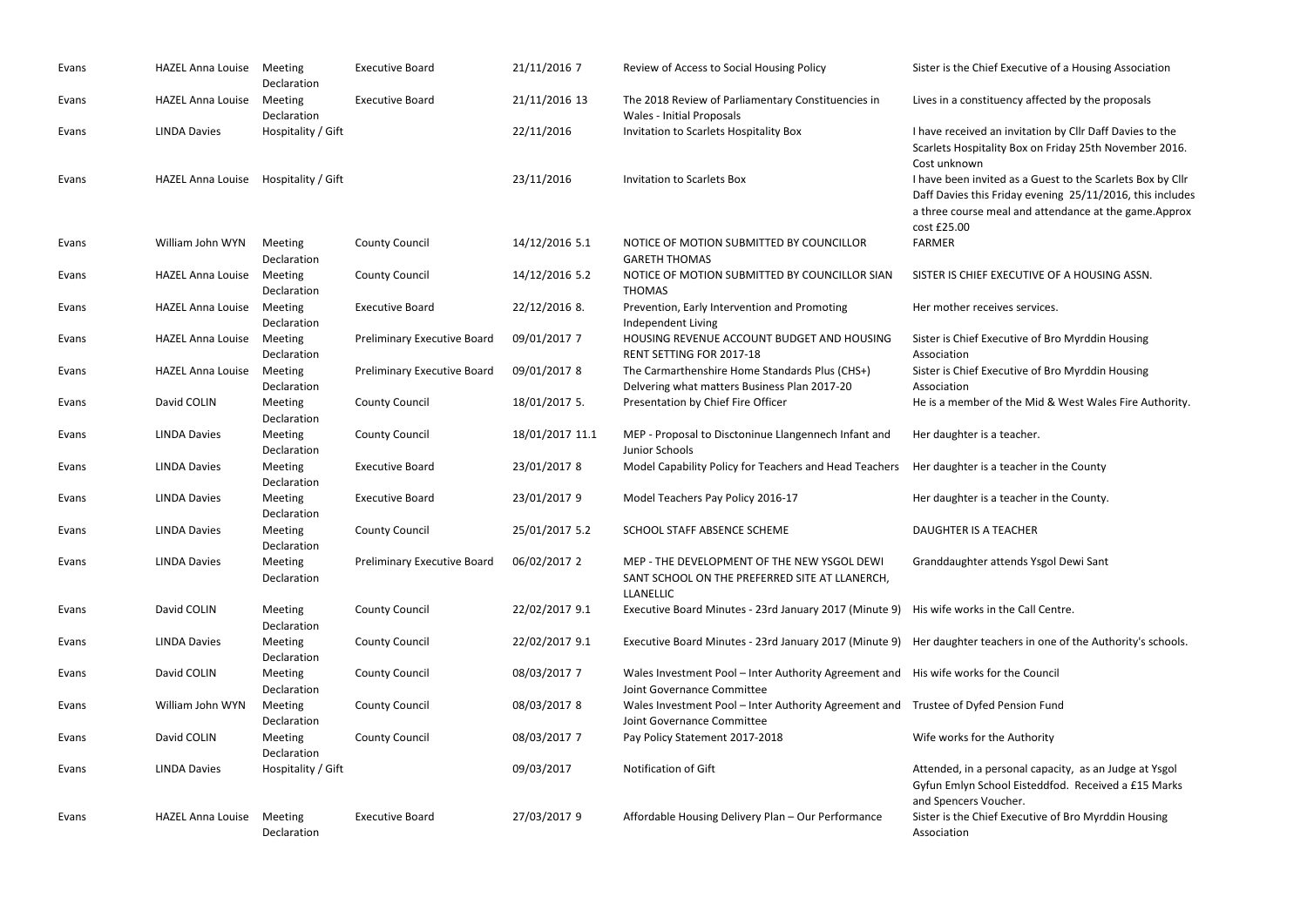| Evans            | William TYSSUL       | Meeting<br>Declaration        | <b>Planning Committee</b> | 19/04/2017 5    | Planning Application S/34640 - Rhos Farm, Trimsaran<br>Road, Llanelli                                                                                                                      | Knows the appl                                                                            |
|------------------|----------------------|-------------------------------|---------------------------|-----------------|--------------------------------------------------------------------------------------------------------------------------------------------------------------------------------------------|-------------------------------------------------------------------------------------------|
| Gilasbey         | Jeanette             | Notification of<br>Change     |                           | 26/07/2016      | 2016 - Notification of Change of Registered Interests                                                                                                                                      | No change                                                                                 |
| Gilasbey         | Jeanette             | Meeting<br>Declaration        | Standards                 | 13/01/2017 5    | APPLICATION FOR DISPENSATION BY COUNCILLOR P. N.<br><b>THOMPSON</b>                                                                                                                        | Cllr J Gilasbey is                                                                        |
| Gravell          | <b>MERYL</b>         | Notification of<br>Change     |                           | 19/07/2016      | 2016 - Notification of Change of Registered Interests                                                                                                                                      | No change                                                                                 |
| Harries          | Alun DEIAN           | Notification of<br>Change     |                           | 23/09/2016      | 2016 - Notification of Change of Registered Interests                                                                                                                                      | No longer a Dir                                                                           |
| Harries          | Alun DEIAN           | Meeting<br>Declaration        | <b>County Council</b>     | 28/09/2016 5.1  | Notice of Motion submitted by Councillor J.D. James                                                                                                                                        | Member of Am<br>President of An                                                           |
| Heyes            | Emma                 | Meeting<br>Declaration        | Scrutiny Educ & Child     | 23/05/2016 5    | Modernising Education Programme (MEP) - Proposal to<br>discontinue Llangennech Infant School and Llangennech<br>Junior School and establish Llangennech Community<br><b>Primary School</b> | She is a parent<br>School Governi<br>during consider                                      |
| Heyes            | Emma                 | Meeting<br>Declaration        | Scrutiny Educ & Child     | 22/09/2016 6    | Carmarthenshire Youth Support Services Business Plan<br>2016-17                                                                                                                            | Duke of Edinbu<br>Bryngwyn Scho                                                           |
| Heyes            | Emma                 | Meeting<br>Declaration        | Scrutiny Educ & Child     | 21/11/2016 5    | Modernising Education Programme (MEP) - Proposal to<br>discontinue Llangennech Infant School and Llangennech<br>Junior School and establish Llangennech Community<br><b>Primary School</b> | She is a parent<br>School Governi<br>during consider                                      |
| <b>Higgins</b>   | <b>CALUM Paul</b>    | Notification of<br>Change     |                           | 18/07/2016      | 2016 - Notification of Change of Registered Interests                                                                                                                                      | Employment: R                                                                             |
| Hill             | Kate                 | Meeting<br>Declaration        | Scrutiny Educ & Child     | 21/11/2016 6    | Reforming the provision of support for learners with<br><b>Additional Learning Needs</b>                                                                                                   | She is an indep                                                                           |
| Hopkins          | William GWYN         | Meeting<br>Declaration        | Scrutiny Educ & Child     | 23/05/2016 5    | Modernising Education Programme (MEP) - Proposal to<br>discontinue Llangennech Infant School and Llangennech<br>Junior School and establish Llangennech Community<br><b>Primary School</b> | He is a governo<br>Governing Body<br>Local Authority<br>he was permitt<br>consideration o |
| Hopkins          | William GWYN         | Meeting<br>Declaration        | <b>County Council</b>     | 28/09/2016 5.1  | Notice of Motion submitted by Councillor J.D. James                                                                                                                                        | Member of Llar                                                                            |
| Hopkins          | William GWYN         | Meeting<br>Declaration        | Scrutiny Educ & Child     | 21/11/2016 5    | Modernising Education Programme (MEP) - Proposal to<br>discontinue Llangennech Infant School and Llangennech<br>Junior School and establish Llangennech Community<br><b>Primary School</b> | He is a governo<br>Governing Body<br>Local Authority<br>he was permitt<br>consideration o |
| Hopkins          | William GWYN         | Meeting<br>Declaration        | <b>County Council</b>     | 18/01/2017 11.1 | MEP - Proposal to Discontinue Llangennech Infant and<br>Junior Schools                                                                                                                     | He is a governo<br>Governing Body                                                         |
| Howell           | John Kenneth (KEN)   | Notification of<br>Change     |                           | 21/07/2016      | 2016 - Notification of Change of Registered Interests                                                                                                                                      | No change                                                                                 |
| Hughes           | <b>PHILIP Morris</b> | <b>Meeting</b><br>Declaration | <b>County Council</b>     | 28/09/2016 5.1  | Notice of Motion submitted by Councillor J.D. James                                                                                                                                        | Member of St C                                                                            |
| Hughes           | <b>PHILIP Morris</b> | Meeting<br>Declaration        | <b>County Council</b>     | 08/03/2017 8    | Wales Investment Pool - Inter Authority Agreement and<br>Joint Governance Committee                                                                                                        | Trustee of Dyfe                                                                           |
| Hughes-Griffiths | Peter                | Notification of<br>Change     |                           | 13/06/2016      | 2016 - Notification of Change of Registered Interests                                                                                                                                      | No change                                                                                 |

licant and objector

a Councillor for Kidwelly Town Council.

rector of Ar Gered Cyf.

manford Town Council

nmanford Footballl Club

governor on the Federated Llangennech

ing Body and would leave the meeting

ration and determination of the item.

Irgh Award Scheme - Husband works in lod

governor on the Federated Llangennech ing Body and would leave the meeting ration and determination of the item.

Royal Navy Reserve

endent Special Educational Needs advisor.

or on the Federated Llangennech School ly. He informed the Committee that the 's Monitoring Officer had confirmed that ted to take part and vote during of this item.

ngennech Community Council

or on the Federated Llangennech School ly. He informed the Committee that the 's Monitoring Officer had confirmed that ted to take part and vote during of this item.

or on the Federated Llangennech School ly.

Clears Town Council

ed Pension Fund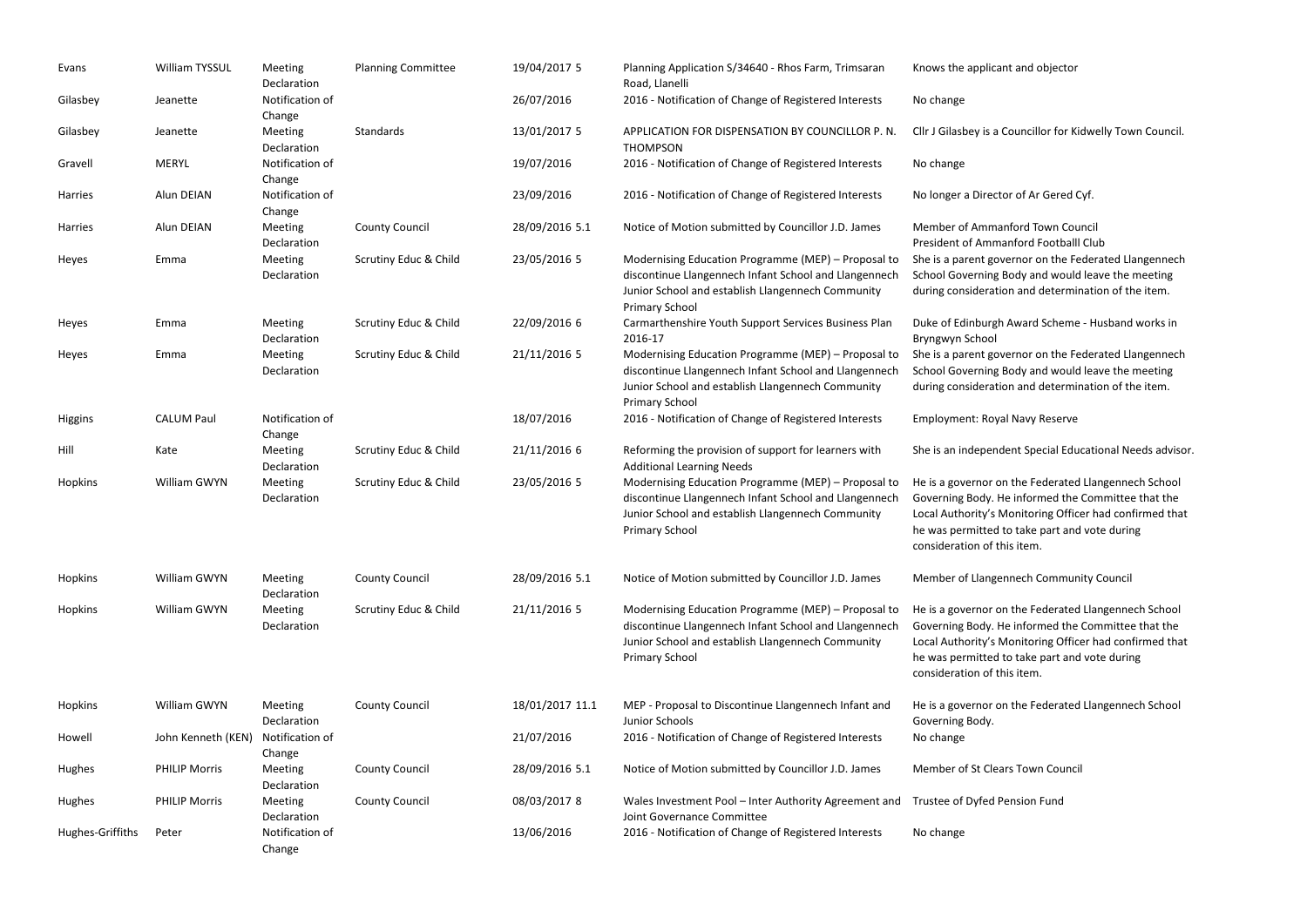| Hughes-Griffiths | Peter                       | Meeting<br>Declaration        | Scrutiny Educ & Child                                                                   | 17/06/2016 9   | Modernising Education Programme (MEP) - Proposal to<br>change the language category of Ysgol Bro Myrddin from<br>Bilingual (2A) to Welsh-Medium (WM)                 | He is a governo<br>Committee that<br>would not be co<br>consideration o                                                                                                                                                       |
|------------------|-----------------------------|-------------------------------|-----------------------------------------------------------------------------------------|----------------|----------------------------------------------------------------------------------------------------------------------------------------------------------------------|-------------------------------------------------------------------------------------------------------------------------------------------------------------------------------------------------------------------------------|
| Hughes-Griffiths | Peter                       | Meeting<br>Declaration        | <b>County Council</b>                                                                   | 13/07/2016 8.9 | PREMATURE RETIREMENT AND REDUNDANCY<br>DISCRETIONARY POLICY FOR TEACHERS                                                                                             | <b>DAUGHTER IS A</b>                                                                                                                                                                                                          |
| Hughes-Griffiths | Peter                       | <b>Meeting</b><br>Declaration | Scrutiny Educ & Child                                                                   | 22/09/2016 7   | Provisional Examination and Teacher Assessment Results<br>and Provisional School Attendance Data                                                                     | Daughter is a te                                                                                                                                                                                                              |
| Hughes-Griffiths | Peter                       | Meeting<br>Declaration        | <b>County Council</b>                                                                   | 22/02/2017 9.1 | Executive Board Minutes - 23rd January 2017 (Minute 9)                                                                                                               | His daughter te                                                                                                                                                                                                               |
| Jackson          | <b>IVOR John</b>            | Notification of<br>Change     |                                                                                         | 13/06/2016     | 2016 - Notification of Change of Registered Interests                                                                                                                | No change                                                                                                                                                                                                                     |
| Jackson          | <b>IVOR John</b>            | <b>Meeting</b><br>Declaration | <b>County Council</b>                                                                   | 28/09/2016 5.1 | Notice of Motion submitted by Councillor J.D. James                                                                                                                  | Member of Llar                                                                                                                                                                                                                |
| James            | Andrew                      | Notification of<br>Change     |                                                                                         | 16/05/2016     | Declaration of Interest - Planning                                                                                                                                   | Personal and Pr<br>relating to Godr<br>Land sold in 201                                                                                                                                                                       |
| James            | Andrew                      | Notification of<br>Change     |                                                                                         | 16/06/2016     | 2016 - Notification of Change of Registered Interests                                                                                                                | No longer Chair<br>- member only.<br>Chairman - Llan                                                                                                                                                                          |
| James            | Julie                       | Meeting<br>Declaration        | <b>Audit Committee</b>                                                                  | 08/07/2016 22  | <b>Statement of Accounts</b>                                                                                                                                         | She is a Trustee                                                                                                                                                                                                              |
| James            | Julie                       | Annual<br>Declaration         |                                                                                         | 08/07/2016     | Notification by Member of a Local Authority of Financial<br>& Other Interests                                                                                        | Independent M<br><b>Board</b><br>Full time, part t<br>for profit or gain<br>Non-Exec Direct<br>Public Services<br><b>Health Assessor</b><br>Standard<br>Independent M<br>Commission for<br>Addess with be<br>Pant y Glien, Ca |
| James            | John David                  | <b>Meeting</b><br>Declaration | <b>County Council</b>                                                                   | 13/07/2016 10  | TO RECEIVE THE REPORT OF THE MEETING OF THE<br>EXECUTIVE BOARD HELD ON THE 20TH JUNE 2016                                                                            | <b>COMMUNITY A</b><br>PORT BOWLS CI                                                                                                                                                                                           |
| James            | John David                  | Meeting<br>Declaration        | <b>County Council</b>                                                                   | 28/09/2016 5.1 | Notice of Motion submitted by Councillor J.D. James                                                                                                                  | President of Bu<br>Member of Bur                                                                                                                                                                                              |
| James            | Andrew                      | Meeting<br>Declaration        | <b>County Council</b>                                                                   | 14/12/2016 5.1 | NOTICE OF MOTION SUBMITTED BY COUNCILLOR<br><b>GARETH THOMAS</b>                                                                                                     | <b>FARMER</b>                                                                                                                                                                                                                 |
| James            | Andrew                      | Meeting<br>Declaration        | Joint Education and Children<br>and Social Care and Health<br><b>Scrutiny Committee</b> | 25/01/2017 6   | Partnership Arrangements Established in West Wales<br>Under Part 9 of the Social Services and Wellbeing (Wales)<br>Act 2014 and the West Wales Population Assessment | He uses the Car                                                                                                                                                                                                               |
| Jenkins          | DAVID (Dai) Michael Meeting |                               | Preliminary Executive Board                                                             | 09/05/2016 5   | National Botanic Garden of Wales Task and Finish Group Council's repres                                                                                              |                                                                                                                                                                                                                               |

Declaration

esentative on the Trustee Board

or at Ysgol Bro Myrddin. He informed the at whilst he could take part and vote, he contributing to discussions during of this item. **A TEACHER** 

eacher at Bancffosfelen CP School

eaches in the county.

ndovery Town Council

redujical interest in Planning application Ire'r Garreg Farm, Llangadog. 015 to owner of Godre Garreg Farm.

Irman of Llangadog Community Association

ngadog C.F. School of Governors. e of the National Botanic Garden of Wales

Iember - Hywel Dda University Health

time or intermittent employment/office in:-

ctor - Welsh Government Education & Public Audit/Risk Assessment Committee or - Welsh Government Corporate Health

Iember - Local Democracy & Boundary r Wales Audit Committee eneficial interest:apel Isaac, Carmarthenshire.

ASSET TRANSFER PRESIDENT OF BURRY CLUB urry Port Bowls Club Irry Port Rugby Club

rers' Service and his wife is a nurse.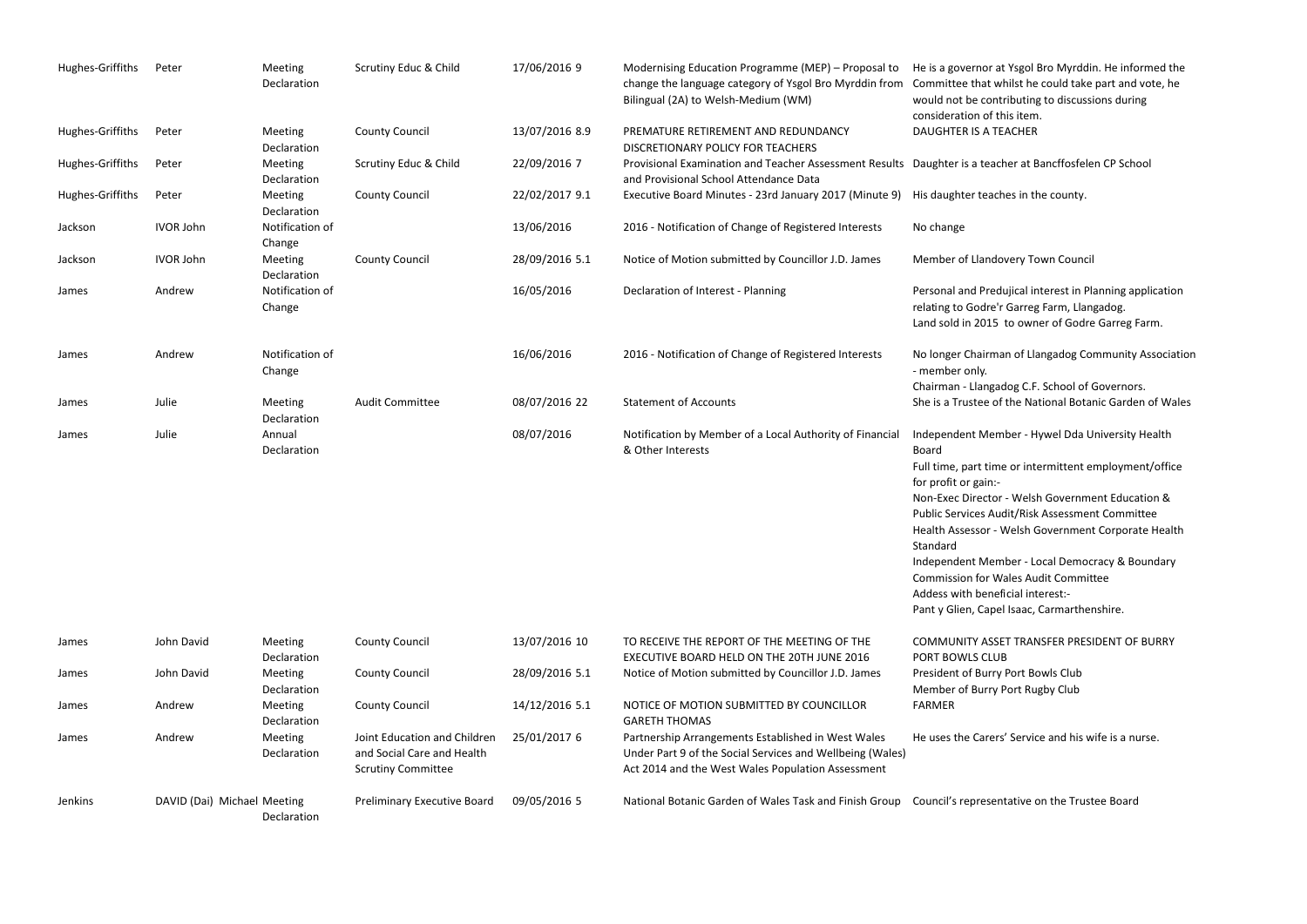| Jenkins | DAVID (Dai) Michael Meeting         | Declaration                   | <b>County Council</b>                    | 08/06/2016 8.   | Appointment of External Voting Member of the Audit<br>Committee                    | Julie James is a memb<br>Board of Trustees of v<br>member. |
|---------|-------------------------------------|-------------------------------|------------------------------------------|-----------------|------------------------------------------------------------------------------------|------------------------------------------------------------|
| Jenkins | DAVID (Dai) Michael Meeting         | Declaration                   | <b>Executive Board</b>                   | 20/06/2016 12   | <b>Community Asset Transfer Update</b>                                             | He is a member of Cw                                       |
| Jenkins | DAVID (Dai) Michael Meeting         | Declaration                   | <b>Executive Board</b>                   | 20/06/2016 21   | Lease of Land at Penybont Park, Glanamman to<br>Cwmamman United A.F.C.             | He is a member of Cw                                       |
| Jenkins | <b>JOHN Paul</b>                    | Notification of<br>Change     |                                          | 02/08/2016      | 2016 - Notification of Change of Registered Interests                              | No change                                                  |
| Jenkins | DAVID (Dai) Michael Meeting         | Declaration                   | <b>County Council</b>                    | 28/09/2016 5.1  | Notice of Motion submitted by Councillor J.D. James                                | Member of Cwmamm                                           |
| Jenkins | <b>JOHN Paul</b>                    | <b>Meeting</b><br>Declaration | <b>Appeals Committee</b>                 | 10/02/2017 6    | To Consider an Appeal Against Dismissal - Corporate<br><b>Services Department</b>  | His friend is applying f<br>Department.                    |
| Jones   | Henry IRFON                         | Meeting<br>Declaration        | <b>Licensing Committee</b>               | 19/05/2016 9.   | Appliation for the Grant of a HC/PHD Driver's Licence -<br>Mr Christopher Phillips | The applicant is know                                      |
| Jones   | Henry IRFON                         | Notification of<br>Change     |                                          | 10/06/2016      | 2016 - Notification of Change of Registered Interests                              | No change                                                  |
| Jones   | Henry IRFON                         | Meeting<br>Declaration        | <b>Scrutiny Social Care &amp; Health</b> | 15/06/2016 6    | <b>Unpaid Carers</b>                                                               | Granddaughter works<br>in-law is a foster carer            |
| Jones   | <b>GARETH Owen</b>                  | Meeting<br>Declaration        | <b>Executive Board</b>                   | 04/07/2016 7.   | Premature Retirement and Redundancy Discretionary<br>Policy for Teachers           | His wife teaches in Ca                                     |
| Jones   | <b>GARETH Owen</b>                  | Notification of<br>Change     |                                          | 06/07/2016      | 2016 - Notification of Change of Registered Interests                              | No change                                                  |
| Jones   | <b>GARETH Owen</b>                  | Meeting<br>Declaration        | <b>County Council</b>                    | 13/07/2016 8.9  | PREMATURE RETIREMENT AND REDUNDANCY<br>DISCRETIONARY POLICY FOR TEACHERS           | <b>WIFE IS A TEACHER</b>                                   |
| Jones   | Thomas James (JIM)                  | Notification of<br>Change     |                                          | 20/07/2016      | 2016 - Notification of Change of Registered Interests                              | No change                                                  |
| Jones   | <b>ANTHONY Wyn</b>                  | Notification of<br>Change     |                                          | 21/07/2016      | 2016 - Notification of Change of Registered Interests                              | Board Member - Dyfe                                        |
| Jones   | <b>GARETH Owen</b>                  | Meeting<br>Declaration        | <b>Executive Board</b>                   | 26/07/2016 19   | Model Time Off Policy For Schools                                                  | His wife teaches in the                                    |
| Jones   | PATRICIA Ethel Mary Notification of | Change                        |                                          | 10/08/2016      | 2016 - Notification of Change of Registered Interests                              | No change                                                  |
| Jones   | Henry IRFON                         | Meeting<br>Declaration        | <b>Scrutiny Social Care &amp; Health</b> | 20/09/2016 6    | Deprivation of Liberty                                                             | Granddaughter works<br>daughter-in-law is a fo             |
| Jones   | Henry IRFON                         | Meeting<br>Declaration        | <b>Scrutiny Social Care &amp; Health</b> | 20/09/2016 7    | Performance Monitoring 2016-17 - Quarter 1                                         | His granddaughter wo<br>daughter-in-law is a fo            |
| Jones   | <b>ANTHONY Wyn</b>                  | Meeting<br>Declaration        | <b>County Council</b>                    | 28/09/2016 5.1  | Notice of Motion submitted by Councillor J.D James                                 | member of Llandybie                                        |
| Jones   | Thomas James (JIM)                  | Meeting<br>Declaration        | <b>County Council</b>                    | 28/09/2016 5.1  | Notice of Motion submitted by Councillor J.D. James                                | Member of Llanelli Ru                                      |
| Jones   | <b>GARETH Owen</b>                  | Meeting<br>Declaration        | <b>Preliminary Executive Board</b>       | 09/01/2017 5    | Model Capability Policy for Teachers and Headteachers                              | Wife is a Headteacher                                      |
| Jones   | <b>GARETH Owen</b>                  | Meeting<br>Declaration        | Preliminary Executive Board              | 09/01/2017 6    | MODEL TEACHERS PAY POLICY 2016-17                                                  | Wife is a Headteacher                                      |
| Jones   | <b>GARETH Owen</b>                  | Meeting<br>Declaration        | <b>County Council</b>                    | 18/01/2017 11.1 | MEP - Proposal to Discontinue Llangennech Infant and<br>Junior Schools             | His wife is a teacher.                                     |

I member of the National Botanic Garden ees of which Councillor Jenkins is also a

er of Cwmamman Town Council

er of Cwmamman Town Council

vmamman Town Council

pplying for a job in the Pension

is known to him.

Surath Social Care Care Care is extended to Unpaid Carers Carers Grandan Carers in Prince Philip Hospital. Daughterer carer in Children's Services.

es in Carmarthenshire.

1 - Dyfed Pension Scheme

es in the county.

works in Prince Philip Hospital and w is a foster carer in Children's Services.

hter works in Prince Philip Hospital and his w is a foster carer in Children's Services.

andybie Community Council

anelli Rural Council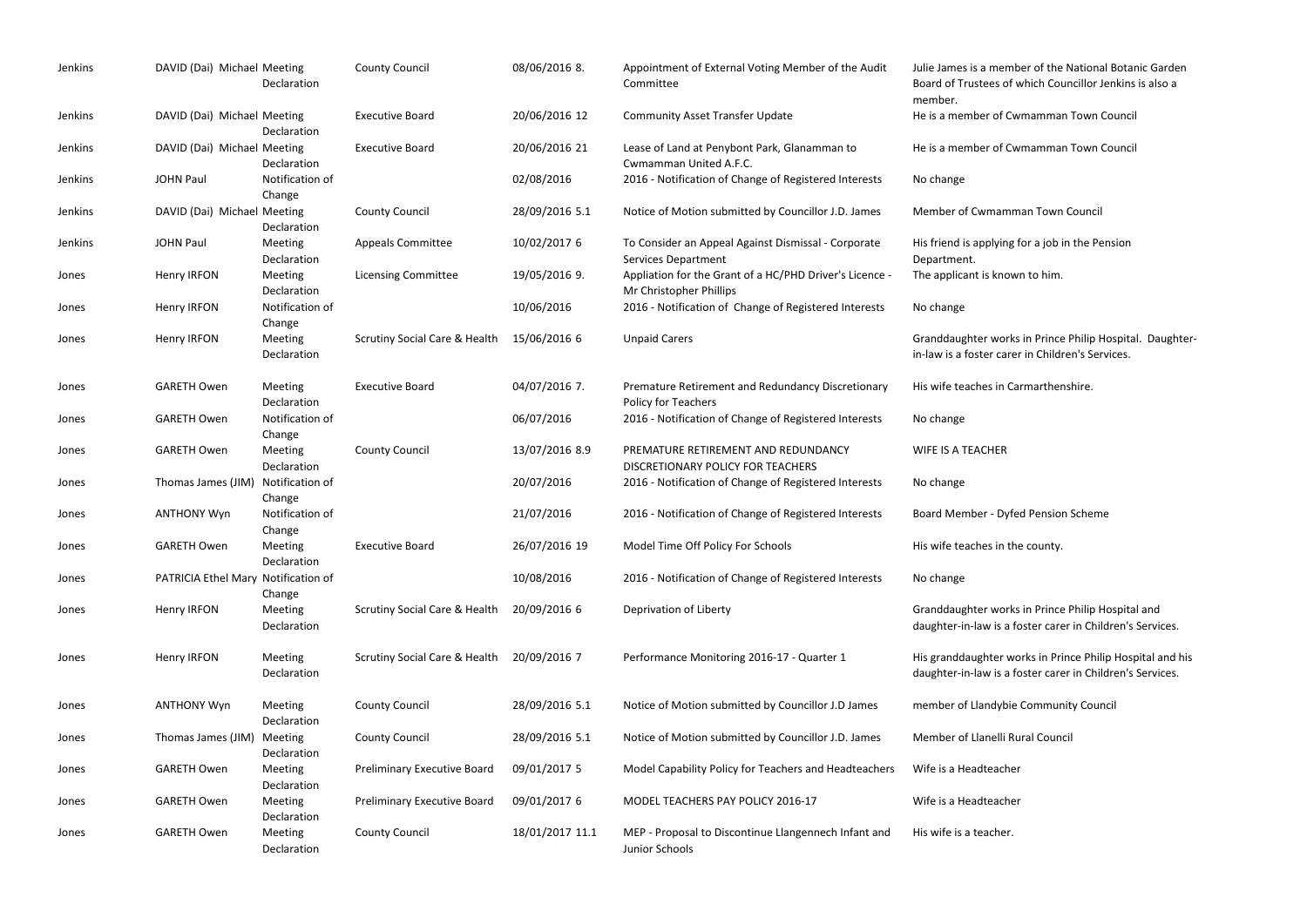| Jones | <b>GARETH Owen</b>   | Meeting<br>Declaration    | <b>Executive Board</b>                                   | 23/01/2017 8   | Model Capability Policy for Teachers and Headteachers                                                                                                        | Wife is a Headteacher                                                                                                                                                                                                                           |
|-------|----------------------|---------------------------|----------------------------------------------------------|----------------|--------------------------------------------------------------------------------------------------------------------------------------------------------------|-------------------------------------------------------------------------------------------------------------------------------------------------------------------------------------------------------------------------------------------------|
| Jones | <b>GARETH Owen</b>   | Meeting<br>Declaration    | <b>Executive Board</b>                                   | 23/01/2017 9   | Model Teachers Pay Policy 2016-17                                                                                                                            | Wife is a headteacher                                                                                                                                                                                                                           |
| Jones | <b>GARETH Owen</b>   | Meeting<br>Declaration    | <b>County Council</b>                                    | 22/02/2017 9.1 | Executive Board Minutes - 23rd January 2017 (Minute 9)                                                                                                       | His wife is a headteache                                                                                                                                                                                                                        |
| Jones | <b>GARETH Owen</b>   | Meeting<br>Declaration    | Members Home to School<br><b>Transport Appeals Panel</b> | 01/03/2017 4   | TO CONSIDER AN APPEAL BY APPLICANT M.A.J AGAINST A Chair of Governors at Ys<br>DECISION BY OFFICERS FOR THE NON-PROVISION OF FREE<br><b>SCHOOL TRANSPORT</b> |                                                                                                                                                                                                                                                 |
| Jones | <b>GARETH Owen</b>   | Meeting<br>Declaration    | <b>Executive Board</b>                                   | 13/03/2017 6   | 3G Pitch at Richmond Park, Carmarthen                                                                                                                        | He is a director and forr<br>Town AFC.                                                                                                                                                                                                          |
| Jones | <b>GARETH Owen</b>   | Meeting<br>Declaration    | <b>Executive Board</b>                                   | 27/03/2017 15  | Appointment of LA Governor                                                                                                                                   | Chair of School Governo                                                                                                                                                                                                                         |
| Jones | Henry IRFON          | Meeting<br>Declaration    | <b>Planning Committee</b>                                | 06/04/2017 5   | 5.AREA WEST - DETERMINATION OF PLANNING<br>APPLICATIONS - Planning Application W/35161,<br>W/35162, W/35169, W/35170                                         | He frequently uses the p<br>member of the Quins Cl                                                                                                                                                                                              |
| Kenny | Vera                 | Notification of<br>Change |                                                          | 14/06/2016     | 2016 - Notification of Change of Registered Interests                                                                                                        | No change                                                                                                                                                                                                                                       |
| Kenny | Vera                 | Meeting<br>Declaration    | Scrutiny Educ & Child                                    | 22/09/2016 7   | Provisional Examination and Teacher Assessment Results<br>and Provisonal School Attendance Data                                                              | Daughter-in-Law is the I                                                                                                                                                                                                                        |
| Lemon | <b>WINSTON James</b> | Meeting<br>Declaration    | <b>Planning Committee</b>                                | 09/05/2016 3.1 | Planning Application E/33054 - Unit 1 and 5 Maesquarre<br>Road, Ammanford                                                                                    | Applicant known to him                                                                                                                                                                                                                          |
| Lemon | <b>WINSTON James</b> | Notification of<br>Change |                                                          | 23/06/2016     | 2016 - Notification of Change of Registered Interests                                                                                                        | No change                                                                                                                                                                                                                                       |
| Lemon | <b>WINSTON James</b> | Meeting<br>Declaration    | <b>County Council</b>                                    | 28/09/2016 5.1 | Notice of Motion submittd by Councillor J.D. James                                                                                                           | Member of Llanelli Tow                                                                                                                                                                                                                          |
| Lenny | Alun                 | Notification of<br>Change |                                                          | 10/10/2016     | 2016 - Notification of Change of Registered Interests                                                                                                        | Member of Greenpeace                                                                                                                                                                                                                            |
| Lenny | Alun                 | Meeting<br>Declaration    | <b>Planning Committee</b>                                | 06/04/2017 5   | 5.AREA WEST - DETERMINATION OF PLANNING<br>APPLICATIONS - Planning Application W/35161,<br>W/35162, W/35169, W/35170                                         | Member of the Commit<br>Velodrome                                                                                                                                                                                                               |
| Lewis | Jean                 | Meeting<br>Declaration    | Standards                                                | 03/06/2016     | Standards Committee - Application for the Grant of<br>Dispensation                                                                                           | <b>UNANIMOUSLY RESOLV</b><br>under Regulations 2(d) a<br>Commtitees (Grant of D<br>2001 to Councillor Jean<br>AND TO MAKE WRITTEN<br>of Carmarthenshire Cou<br>matter relating to farmi<br>dispensation be valid ur<br>office at the Local Gove |

Lewis Jean Notification of

Change

29/09/2016 2016 - Notification of Change of Registered Interests. St John Hughes, Neuadd Wind Power Ltd - rent 2 parcels

of land for 2 wind turbines. Secretary of Capel y Graig, Trelech; Chairman of Alma Community Centre; Coach Aelwyd yr Urdd Hafodwenog and Penybont YFC; Vice-President Elect Carmarthenshire YFC; Member of Bro Alma Merched y Wawr.

Padteacher in the county.

nors at Ysgol Bro Myrddin

and former secretary of Carmarthen

Governors for Ysgol Gyfun Bro Myrddin

uses the park within the Velodrome as a Quins Club.

aw is the Head Teacher at Hendy CP School

 $n$ n to him.

nelli Town Council

**Committee responsible for the** 

RESOLVED that dispensation be granted ions 2(d) and (f) of the Standards Grant of Dispensations) (Wales) Regulations 2001 illor Jean Lewis to SPEAK BUT NOT VOTE MITTEN REPRESENTATIONS at meetings shire County Council in relatin to any to farming in general and that e valid until the end of her current term of ocal Government Elections in May 2017.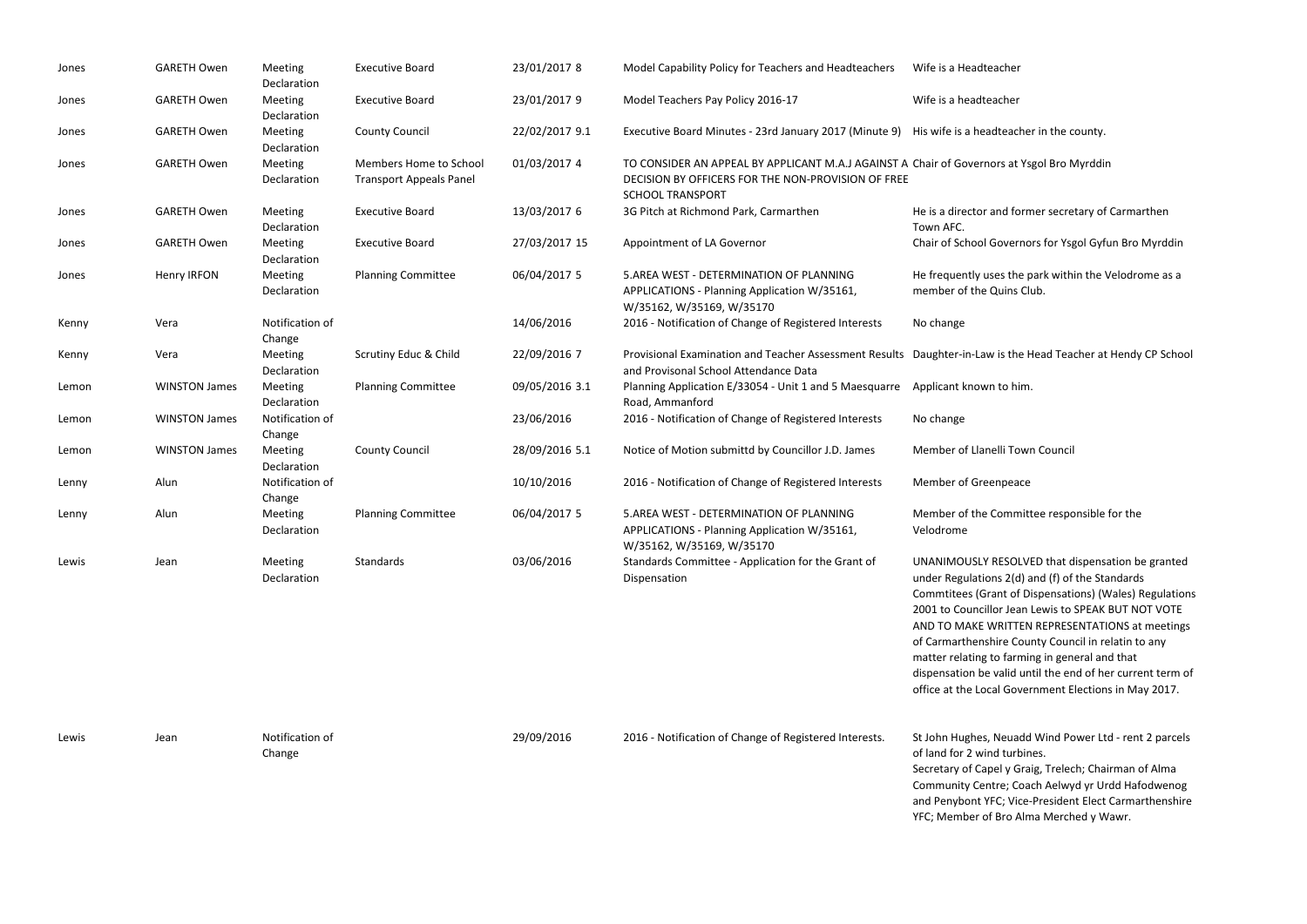| Lewis     | Jean             | Meeting<br>Declaration    | <b>County Council</b>                                                                   | 14/12/2016 5.1  | NOTICE OF MOTION SUBMITTED BY COUNCILLOR<br><b>GARETH THOMAS</b>                                                                                                     | <b>LIVES ON FARM</b>                  |
|-----------|------------------|---------------------------|-----------------------------------------------------------------------------------------|-----------------|----------------------------------------------------------------------------------------------------------------------------------------------------------------------|---------------------------------------|
| Lewis     | Jean             | Meeting<br>Declaration    | Scrutiny Educ & Child                                                                   | 22/12/2016 12.2 | Minutes of the Education and Children Scrutiny<br>Committee held on the 14th April 2016                                                                              | Minute 7 - Yout<br>with the Young     |
| Lewis     | Jean             | Meeting<br>Declaration    | Scrutiny Educ & Child                                                                   | 22/12/2016 6-10 | Revenue Budget Strateg Consultation 2017/18-2019/20                                                                                                                  | She is Vice-Pres<br>Farmers Associa   |
| Lewis     | Jean             | Meeting<br>Declaration    | Joint Education and Children<br>and Social Care and Health<br><b>Scrutiny Committee</b> | 25/01/2017 6    | Partnership Arrangements Established in West Wales<br>Under Part 9 of the Social Services and Wellbeing (Wales)<br>Act 2014 and the West Wales Population Assessment | She sits on the                       |
| Llewellyn | Daniel James ROY | Notification of<br>Change |                                                                                         | 20/09/2016      | 2016 - Notification of Change of Registered Interests                                                                                                                | No change                             |
| Llewellyn | Daniel James ROY | Meeting<br>Declaration    | <b>County Council</b>                                                                   | 18/01/2017 5    | Presentation by the Chief Fire Officer.                                                                                                                              | He is a member                        |
| Madge     | <b>KEVIN</b>     | Meeting<br>Declaration    | <b>Scrutiny Social Care &amp; Health</b>                                                | 16/05/2016 5.   | Together for Mental Health: Annual Report for 2014/15                                                                                                                | His daughter we                       |
| Madge     | <b>KEVIN</b>     | Meeting<br>Declaration    | <b>Scrutiny Social Care &amp; Health</b>                                                | 16/05/2016 6.   | Communty Resilence in Carmarthenshire                                                                                                                                | His daughter we                       |
| Madge     | <b>KEVIN</b>     | Meeting<br>Declaration    | Joint Education and Children<br>and Social Care and Health<br><b>Scrutiny Committee</b> | 23/05/2016 6    | DRAFT ANNUAL REPORT OF THE STATUTORY DIRECTOR<br>OF SOCIAL SERVICES ON THE EFFECTIVENESS OF SOCIAL<br>CARE SERVICES IN CARMARTHENSHIRE 2015/16                       | His daughter w                        |
| Madge     | <b>KEVIN</b>     | Meeting<br>Declaration    | <b>Scrutiny Social Care &amp; Health</b>                                                | 15/06/2016 6.   | <b>Unpaid Carers</b>                                                                                                                                                 | Daughter works<br>Valley Hospital.    |
| Madge     | <b>KEVIN</b>     | Notification of<br>Change |                                                                                         | 13/07/2016      | 2016 - Notification of Change of Registered Interests                                                                                                                | No change                             |
| Madge     | <b>KEVIN</b>     | Meeting<br>Declaration    | <b>County Council</b>                                                                   | 13/07/2016 8.1  | ANNUAL REPORT OF THE STATUTORY DIRECTOR OF<br>SOCIAL SERVICES ON THE EFFECTIVENESS OF SOCIAL<br>CARE SERVICES IN CARMARTHENSHIRE 2015/16                             | <b>DAUGHTER WO</b><br>SISTER AT AMM   |
| Madge     | <b>KEVIN</b>     | Meeting<br>Declaration    | <b>County Council</b>                                                                   | 13/07/2016 10   | TO RECEIVE THE REPORT OF THE MEETING OF THE<br>EXECUTIVE BOARD HELD ON THE 20TH JUNE 2016                                                                            | <b>COMMUNITY A</b><br><b>CWMAMMAN</b> |
| Madge     | <b>KEVIN</b>     | Meeting<br>Declaration    | Scrutiny Social Care & Health                                                           | 20/09/2016 6    | Deprivation of Liberty                                                                                                                                               | Daughter works<br>Amman Valley        |
| Madge     | <b>KEVIN</b>     | Meeting<br>Declaration    | <b>Scrutiny Social Care &amp; Health</b>                                                | 20/09/2016 7    | Performance Monitoring 2016-17 - Quarter 1                                                                                                                           | His daughter w<br>in Amman Valle      |
| Madge     | <b>KEVIN</b>     | Meeting<br>Declaration    | <b>County Council</b>                                                                   | 28/09/2016 5.1  | Notice of Motion submitted by J.D. James                                                                                                                             | Member of Cw                          |
| Madge     | <b>KEVIN</b>     | Meeting<br>Declaration    | Scrutiny Social Care & Health                                                           | 17/11/2016 7    | Older People's Services - Extra Care                                                                                                                                 | Daughter works<br>Amman Valley        |
| Madge     | <b>KEVIN</b>     | Meeting<br>Declaration    | Scrutiny Social Care & Health                                                           | 17/11/2016 8    | <b>Domiciliary Care Commissioning Framework</b>                                                                                                                      | Daughter works<br>Amman Valley        |
| Madge     | <b>KEVIN</b>     | Meeting<br>Declaration    | <b>Scrutiny Social Care &amp; Health</b>                                                | 17/11/2016 9    | Social Care Welsh Language Strategy                                                                                                                                  | Daughter works<br>Amman Valley        |
| Madge     | <b>KEVIN</b>     | Meeting<br>Declaration    | Scrutiny Social Care & Health                                                           | 17/11/2016 10   | Older People's Services - Demand and Budget                                                                                                                          | Daughter works<br>Amman Valley        |
| Madge     | <b>KEVIN</b>     | Meeting<br>Declaration    | Scrutiny Social Care & Health                                                           | 12/12/2016 6    | Revenue Budget Consultation                                                                                                                                          | Daughter works<br>Amman Valley        |
| Madge     | <b>KEVIN</b>     | Meeting<br>Declaration    | Scrutiny Social Care & Health                                                           | 12/12/2016 7    | Five Year Capital Programme - 2017/18 - 2021/22                                                                                                                      | Daughter works<br>Amman Valley        |

### I WITH CATTLE

th Services Update Report - Is involved Framers and the Urdd sident of the Carmarthenshire Young iation

Community Health Council

r of the Mid & West Wales Fire Authority.

vorks in social care.

vorks in social care.

vorks in Social Care Services.

ks in Social Services. Wife works in Amman

DRKS FOR THE AUTHORITY AND WIFE IS A **MAN VALLEY HOSPITAL** 

**ASSET TRANSFER MEMBER OF** 

TOWN COUNCIL

ks in Social Services and his wife works in Hospital

vorks in Social Services and his wife works

ey Hospital.

mamman Town Council

ks in Social Services and wife works in Hospital

ks in Social Services and wife works in Hospital

ks in Social Services and wife works in Hospital

ks in Social Services and wife works in Hospital

ks in Social Services and wife works in Hospital

ks in Social Services and wife works in Hospital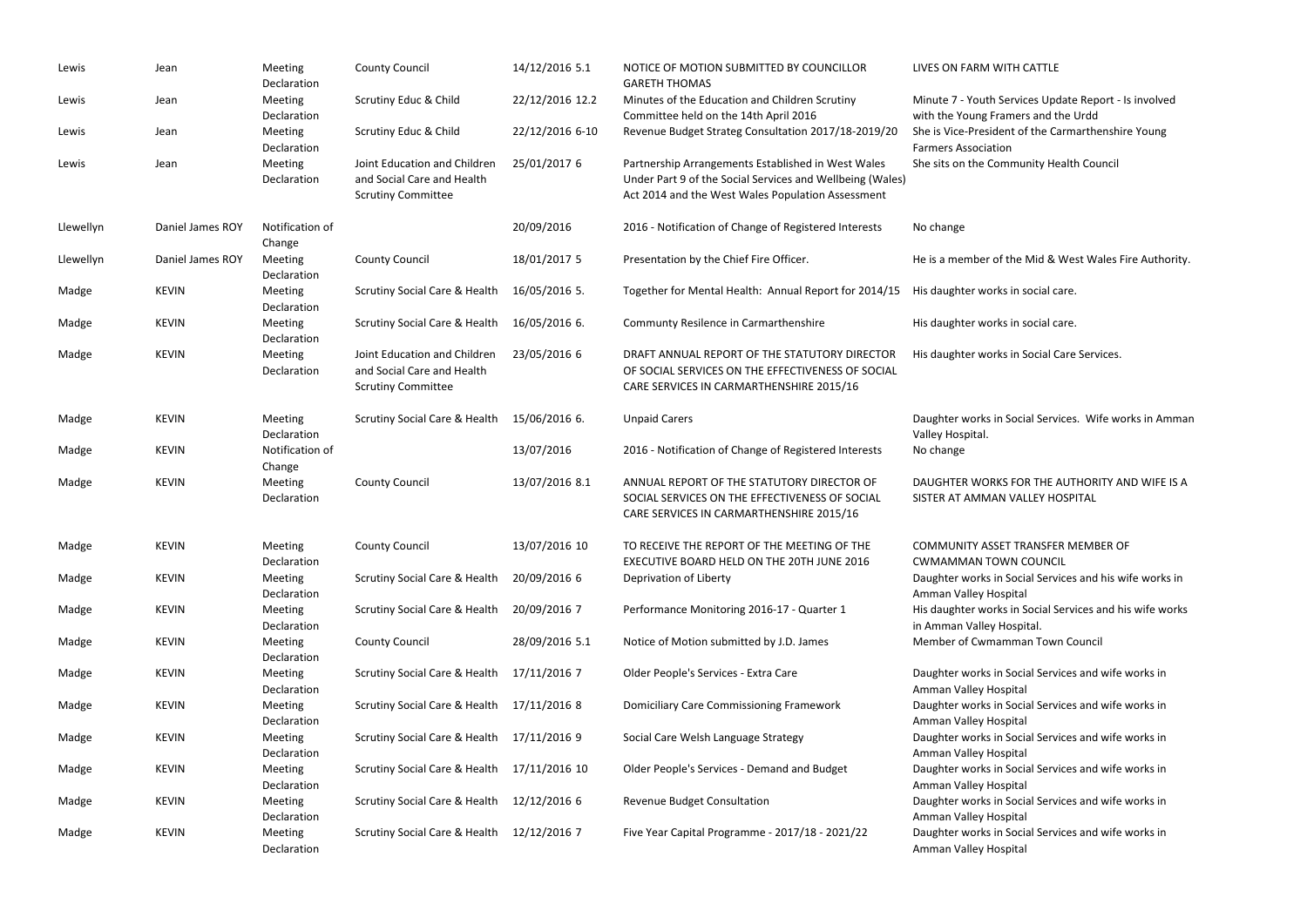| Madge  | <b>KEVIN</b>         | Meeting<br>Declaration    | Scrutiny Social Care & Health                                                           | 12/12/2016 8   | <b>Communities Business Plan</b>                                                                                                                                        | His daughter works in Social<br>in Amman Valley Hospital  |
|--------|----------------------|---------------------------|-----------------------------------------------------------------------------------------|----------------|-------------------------------------------------------------------------------------------------------------------------------------------------------------------------|-----------------------------------------------------------|
| Madge  | <b>KEVIN</b>         | Meeting<br>Declaration    | Scrutiny Social Care & Health                                                           | 12/12/2016 9   | Annual Safeguarding Adults Report 2015/16                                                                                                                               | His daughter works for Socia<br>at Amman Valley Hospital  |
| Madge  | <b>KEVIN</b>         | Meeting<br>Declaration    | Scrutiny Social Care & Health                                                           | 25/01/2017 6   | Carmarthenshire's Ageing Well Plan - Annual Report                                                                                                                      | Daughter works in Social Ser<br>Valley Hospital.          |
| Madge  | <b>KEVIN</b>         | Meeting<br>Declaration    | <b>Scrutiny Social Care &amp; Health</b>                                                | 25/01/2017 7   | Improving Dementia Support in Carmarthenshire                                                                                                                           | Daughter works in Social Ser<br>Valley Hospital.          |
| Madge  | <b>KEVIN</b>         | Meeting<br>Declaration    | Scrutiny Social Care & Health                                                           | 25/01/2017 8   | Information, Advice and Assistance Service                                                                                                                              | Daughter works in Social Ser<br>Valley Hospital.          |
| Madge  | <b>KEVIN</b>         | Meeting<br>Declaration    | <b>County Council</b>                                                                   | 25/01/2017 4   | SWANSEA BAY CITY DEAL                                                                                                                                                   | <b>DAUGHTER WORKS FOR THE</b><br>services                 |
| Madge  | <b>KEVIN</b>         | Meeting<br>Declaration    | <b>County Council</b>                                                                   | 22/02/2017 8.1 | Revenue Budget Strategy 2017/18 to 2019/20                                                                                                                              | His daughter works in social                              |
| Madge  | <b>KEVIN</b>         | Meeting<br>Declaration    | Scrutiny Social Care & Health                                                           | 06/03/2017 6   | Deprivation of Liberty Safeguards                                                                                                                                       | Daughter works in Social Ser<br>Valley Hospital.          |
| Madge  | <b>KEVIN</b>         | Meeting<br>Declaration    | <b>Scrutiny Social Care &amp; Health</b>                                                | 06/03/2017 7   | Improvement Plan Performance Monitoring Report<br>2016/17 - Quarter 3                                                                                                   | Daughter works in Social Ser<br>Valley Hospital.          |
| Madge  | <b>KEVIN</b>         | Meeting<br>Declaration    | Scrutiny Social Care & Health                                                           | 06/03/2017 8   | Revenue & Capital Budget Monitoring Report 2016/17                                                                                                                      | Daughter works in Social Ser<br>Valley Hospital.          |
| Madge  | <b>KEVIN</b>         | Meeting<br>Declaration    | <b>County Council</b>                                                                   | 08/03/2017 8   | Wales Investment Pool - Inter Authority Agreement and<br>Joint Governance Committee                                                                                     | Daughter works in Social Ser<br>Wife works in NHS         |
| Madge  | <b>KEVIN</b>         | Meeting<br>Declaration    | <b>County Council</b>                                                                   | 08/03/2017 7   | Pay Policy Statement 2017-2018                                                                                                                                          | Daughter works for Social Se                              |
| Madge  | <b>KEVIN</b>         | Meeting<br>Declaration    | <b>County Council</b>                                                                   | 08/03/2017 9.2 | PARTNERSHIP ARRANGEMENTS ESTABLISHED IN WEST<br>WALES UNDER PART 9 OF THE SOCIAL SERVICES AND<br>WELLBEING (WALES) ACT 2014 AND THE WEST WALES<br>POPULATION ASSESSMENT | Daughter Works in Social Se<br><b>NHS</b>                 |
| Madge  | <b>KEVIN</b>         | Meeting<br>Declaration    | Scrutiny Social Care & Health                                                           | 20/04/2017 5.  | Communities Departmental Business Plan 2017-20                                                                                                                          | His daughter works in Social<br>in Amman Valley Hospital. |
| Morgan | Eryl                 | Meeting<br>Declaration    | Scrutiny Social Care & Health 16/05/2016 5.                                             |                | Together for Mental Health: Annual Report for 2014/15                                                                                                                   | Daughter is a community ps                                |
| Morgan | Eryl                 | Meeting<br>Declaration    | Scrutiny Social Care & Health                                                           | 16/05/2016 6.  | Community Resilience in Carmarthenshire                                                                                                                                 | His daughter is a community                               |
| Morgan | Eryl                 | Meeting<br>Declaration    | Joint Education and Children<br>and Social Care and Health<br><b>Scrutiny Committee</b> | 23/05/2016 6   | DRAFT ANNUAL REPORT OF THE STATUTORY DIRECTOR<br>OF SOCIAL SERVICES ON THE EFFECTIVENESS OF SOCIAL<br>CARE SERVICES IN CARMARTHENSHIRE 2015/16                          | His daughter is a staff nurse                             |
| Morgan | Eryl                 | Meeting<br>Declaration    | Scrutiny Social Care & Health                                                           | 15/06/2016 6.  | Unpaid carers                                                                                                                                                           | Daughter is a staff nurse.                                |
| Morgan | Andre                | Notification of<br>Change |                                                                                         | 06/07/2016     | 2016 - Notification of Change of Registered Interests                                                                                                                   | No change                                                 |
| Morgan | <b>Anthony GILES</b> | Meeting<br>Declaration    | <b>County Council</b>                                                                   | 13/07/2016 10  | TO RECEIVE THE REPORT OF THE MEETING OF THE<br>EXECUTIVE BOARD HELD ON THE 20TH JUNE 2016                                                                               | <b>COMMUNITY ASSET TRANSF</b><br><b>RURAL COUNCIL</b>     |
| Morgan | Eryl                 | Notification of<br>Change |                                                                                         | 26/07/2016     | 2016 - Notification of Change of Registered Interests                                                                                                                   | No longer member of New D                                 |
| Morgan | Eryl                 | Meeting<br>Declaration    | Scrutiny Social Care & Health                                                           | 20/09/2016 6   | Deprivation of Liberty                                                                                                                                                  | Daughter is a staff nurse.                                |
| Morgan | Eryl                 | Meeting<br>Declaration    | <b>Scrutiny Social Care &amp; Health</b>                                                | 20/09/2016 7   | Performance Monitoring Report 2016-17 - Quarter 1                                                                                                                       | His daughter is a staff nurse.                            |

- vorks in Social Services and his wife works ley Hospital
- vorks for Social Services and his wife works ley Hospital
- ks in Social Services. Wife works in Amman
- ks in Social Services. Wife works in Amman
- ks in Social Services. Wife works in Amman
- ORKS FOR THE AUTHORITY in social
- vorks in social care.
- ks in Social Services. Wife works in Amman
- ks in Social Services. Wife works in Amman
- ks in Social Services. Wife works in Amman
- 
- ks in Social Services
- **NHS**
- ks for Social Services
- ks in Social Services & Wife works in the
- vorks in Social Services and his wife works ley Hospital.
- community psychiatric nurse.
- s a community psychiatric nurse.
- s a staff nurse in Mental Health Services.
- 
- ASSET TRANSFER MEMBER OF LLANELLI  $21L$ mber of New Dock Stars RFC
- 
-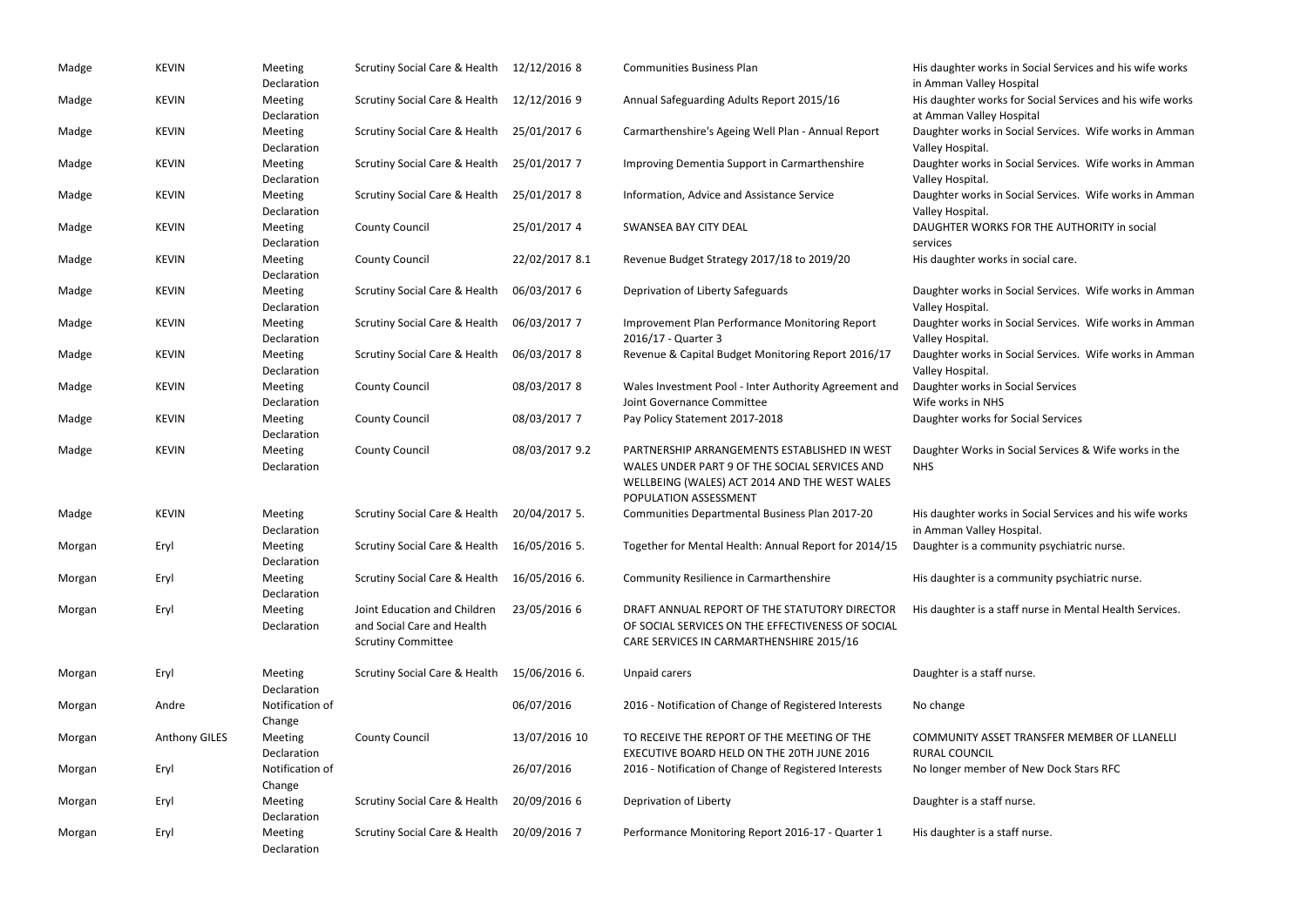| Morgan  | <b>Anthony GILES</b> | Meeting<br>Declaration    | <b>County Council</b>                                                                   | 28/09/2016 5.1  | Notice of Motion submitted by Councillor J.D. James                                                                                                                  | Member of Llanelli Rural Co                                                                                                                        |
|---------|----------------------|---------------------------|-----------------------------------------------------------------------------------------|-----------------|----------------------------------------------------------------------------------------------------------------------------------------------------------------------|----------------------------------------------------------------------------------------------------------------------------------------------------|
| Morgan  | Eryl                 | Notification of<br>Change |                                                                                         | 13/10/2016      | 2016 - Notification of Change of Registered Interests                                                                                                                | No change                                                                                                                                          |
| Morgan  | Eryl                 | Meeting<br>Declaration    | Scrutiny Social Care & Health                                                           | 17/11/2016 7    | Older People's Services - Extra Care                                                                                                                                 | Daughter is a staff nurse.                                                                                                                         |
| Morgan  | Eryl                 | Meeting<br>Declaration    | <b>Scrutiny Social Care &amp; Health</b>                                                | 17/11/2016 8    | <b>Domiciliary Care Commissioning Framework</b>                                                                                                                      | Daughter is a staff nurse.                                                                                                                         |
| Morgan  | Eryl                 | Meeting<br>Declaration    | Scrutiny Social Care & Health                                                           | 17/11/2016 9    | Social Care Welsh Language Strategy                                                                                                                                  | Daughter is a staff nurse.                                                                                                                         |
| Morgan  | Eryl                 | Meeting<br>Declaration    | Scrutiny Social Care & Health                                                           | 17/11/2016 10   | Older People's Services - Extra Care                                                                                                                                 | Daughter is a staff nurse.                                                                                                                         |
| Morgan  | Eryl                 | Meeting<br>Declaration    | <b>Scrutiny Social Care &amp; Health</b>                                                | 12/12/2016 6    | Revenue Budget Consultation                                                                                                                                          | His daughter is a staff nurse                                                                                                                      |
| Morgan  | Eryl                 | Meeting<br>Declaration    | <b>Scrutiny Social Care &amp; Health</b>                                                | 12/12/2016 7    | Five Year Capital Programme                                                                                                                                          | His daughter is a staff nurse                                                                                                                      |
| Morgan  | Eryl                 | Meeting<br>Declaration    | <b>Scrutiny Social Care &amp; Health</b>                                                | 12/12/2016 8    | <b>Communities Business Plan</b>                                                                                                                                     | His daughter is a staff nurse                                                                                                                      |
| Morgan  | Eryl                 | Meeting<br>Declaration    | <b>Scrutiny Social Care &amp; Health</b>                                                | 12/12/2016 9    | Annual Safeguarding Adults Report 2015/16                                                                                                                            | His daughter is a staff nurse                                                                                                                      |
| Morgan  | Eryl                 | Meeting<br>Declaration    | Joint Education and Children<br>and Social Care and Health<br><b>Scrutiny Committee</b> | 25/01/2017 6    | Partnership Arrangements Established in West Wales<br>Under Part 9 of the Social Services and Wellbeing (Wales)<br>Act 2014 and the West Wales Population Assessment | His daughter is a staff nurse.                                                                                                                     |
| Morgan  | Eryl                 | Meeting<br>Declaration    | <b>Scrutiny Social Care &amp; Health</b>                                                | 25/01/2017 6    | Carmarthenshire's Ageing Well Plan - Annual Report                                                                                                                   | His daughter is a staff nurse.                                                                                                                     |
| Morgan  | Eryl                 | Meeting<br>Declaration    | <b>Scrutiny Social Care &amp; Health</b>                                                | 25/01/2017 7    | Improving Dementia Support in Carmarthenshire                                                                                                                        | His daughter is a staff nurse.                                                                                                                     |
| Morgan  | Eryl                 | Meeting<br>Declaration    | Scrutiny Social Care & Health                                                           | 25/01/2017 8    | Information, Advice and Assistance Service                                                                                                                           | His daughter is a staff nurse.                                                                                                                     |
| Owen    | Jeff                 | Notification of<br>Change |                                                                                         | 11/07/2016      | 2016 - Notification of Change of Registered Interests                                                                                                                | No change                                                                                                                                          |
| Owen    | Jeff                 | Meeting<br>Declaration    | <b>County Council</b>                                                                   | 28/09/2016 5.1  | Notice of Motion submitted by Councillor J.D. James                                                                                                                  | Member of Llanelli Town Co                                                                                                                         |
| Palmer  | PAMELA Ann           | Notification of<br>Change |                                                                                         | 10/06/2016      | 2016 - Notification of Change of Registered Interests                                                                                                                | No change                                                                                                                                          |
| Palmer  | PAMELA Ann           | Meeting<br>Declaration    | <b>Executive Board</b>                                                                  | 20/06/2016 12   | <b>Community Asset Transfer Update</b>                                                                                                                               | She is Chair of the Peniel Co                                                                                                                      |
| Palmer  | PAMELA Ann           | Meeting<br>Declaration    | <b>County Council</b>                                                                   | 13/07/2016 10   | TO RECEIVE THE REPORT OF THE MEETING OF THE<br>EXECUTIVE BOARD HELD ON THE 20TH JUNE 2016                                                                            | CHAIR OF PENIEL COMMUN                                                                                                                             |
| Pickles | Alex                 | Annual<br>Declaration     |                                                                                         | 16/06/2016      | 2016 - Notification of Registered Financial & Other<br>Interests                                                                                                     | Director of Equus Ferus Int O<br>Geotechnical; Blazing Trails I<br>Address with beneficial inter<br>Kidwelly.<br><b>Trustee of Green Gathering</b> |
| Pickles | Alex                 | <b>Meeting</b>            | Scrutiny Educ & Child                                                                   | 22/09/2016 12.2 | Minutes of the Education and Children scrutiny                                                                                                                       | Cynderyn - After School Cluk<br>Minute 7 Youth Services Up                                                                                         |

en Gathering Charity; Member of Clwb er School Club. Services Update Report - Is involved with the Young Farmers and Urdd

Declaration

Committee held on the 14th April, 2016

### nelli Rural Council

nelli Town Council

the Peniel Community Association

### IEL COMMUNITY ASSOCIATION

uus Ferus Int CIC; Gwendraeth Blazing Trails Ltd. beneficial interest: Pantymaen, Four Roads,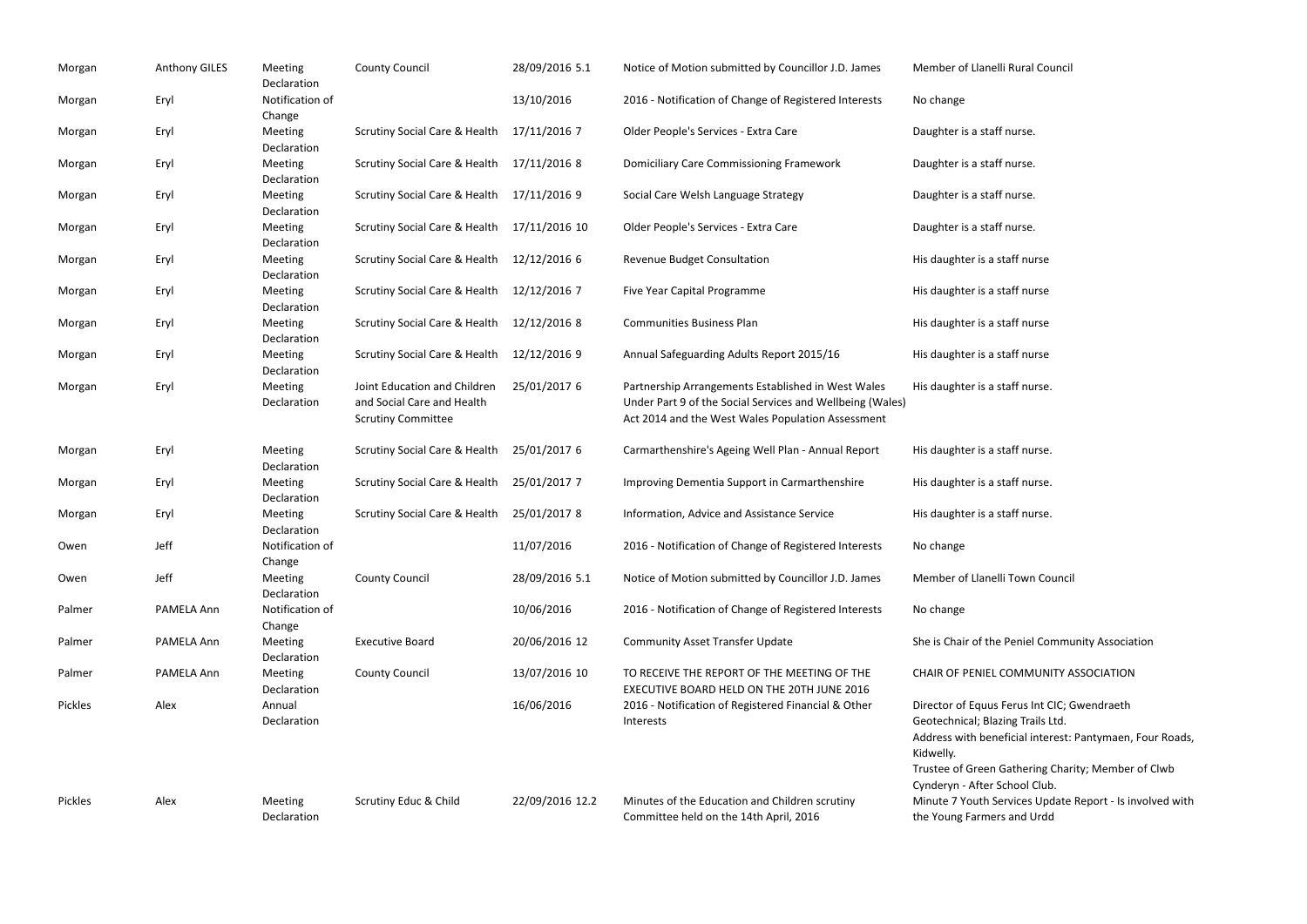| Pickles    | Alex                               | Meeting<br>Declaration    | Scrutiny Educ & Child                                                                   | 15/02/2017 6   | 6. Carmarthenshire County Council - Well-being<br>Objectives 2017/18                                                                                                 | She is the Director of a Commu<br>which provides Counselling The<br>Company may submit or be par<br>submits a tender to the Council |
|------------|------------------------------------|---------------------------|-----------------------------------------------------------------------------------------|----------------|----------------------------------------------------------------------------------------------------------------------------------------------------------------------|-------------------------------------------------------------------------------------------------------------------------------------|
| Price      | Darren                             | Notification of<br>Change |                                                                                         | 27/07/2016     | 2016 - Notification of Change of Registered Interests                                                                                                                | Full time employment: Researc<br>Assembly for Wales.                                                                                |
| Richards   | David William HUGH Notification of | Change                    |                                                                                         | 21/07/2016     | 2016 - Notification of Change of Registered Interests                                                                                                                | No change                                                                                                                           |
| Richards   | David William HUGH Meeting         | Declaration               | Scrutiny Educ & Child                                                                   | 22/09/2016 6   | Carmarthenshire Youth Support Sewrvice Business Plan<br>2016-17                                                                                                      | Involvement with the Young Fa                                                                                                       |
| Richards   | David William HUGH Meeting         | Declaration               | <b>County Council</b>                                                                   | 14/12/2016 5.1 | NOTICE OF MOTION SUBMITTED BY COUNCILLOR<br><b>GARETH THOMAS</b>                                                                                                     | <b>FARMING INTERESTS</b>                                                                                                            |
| Richards   | David William HUGH Meeting         | Declaration               | Joint Education and Children<br>and Social Care and Health<br><b>Scrutiny Committee</b> | 25/01/2017 6   | Partnership Arrangements Established in West Wales<br>Under Part 9 of the Social Services and Wellbeing (Wales)<br>Act 2014 and the West Wales Population Assessment | Uses the carers' service                                                                                                            |
| Roberts    | <b>Beatrice Alice</b><br>Louvain   | Notification of<br>Change |                                                                                         | 27/07/2016     | 2016 - Notification of Change of Registered Interests                                                                                                                | No change                                                                                                                           |
| Roberts    | <b>Beatrice Alice</b><br>Louvain   | Meeting<br>Declaration    | <b>Scrutiny Social Care &amp; Health</b>                                                | 20/09/2016 6   | Deprivation of Liberty                                                                                                                                               | Daughter is a health visitor.                                                                                                       |
| Roberts    | <b>Beatrice Alice</b><br>Louvain   | Meeting<br>Declaration    | Scrutiny Social Care & Health                                                           | 20/09/2016 7   | Performance Monitoring Report 2016-7 - Quarter 1                                                                                                                     | Daugther is a health visitor.                                                                                                       |
| Roberts    | <b>Beatrice Alice</b><br>Louvain   | Meeting<br>Declaration    | <b>Scrutiny Social Care &amp; Health</b>                                                | 12/12/2016 6   | <b>Revenue Budget Consultation</b>                                                                                                                                   | Her daughter is a health visitor                                                                                                    |
| Roberts    | <b>Beatrice Alice</b><br>Louvain   | Meeting<br>Declaration    | <b>Scrutiny Social Care &amp; Health</b>                                                | 12/12/2016 5   | Five Year Capital Programme - 2017/18 - 2021/22                                                                                                                      | Her daughter is a health visitor                                                                                                    |
| Roberts    | <b>Beatrice Alice</b><br>Louvain   | Meeting<br>Declaration    | Scrutiny Social Care & Health                                                           | 12/12/2016 8   | <b>Communities Business Plan</b>                                                                                                                                     | Her daughter is a health visitor                                                                                                    |
| Roberts    | <b>Beatrice Alice</b><br>Louvain   | Meeting<br>Declaration    | Scrutiny Social Care & Health                                                           | 12/12/2016 9   | Annual Safeguarding Adults Report 2015/16                                                                                                                            | Her daughter is a health visitor                                                                                                    |
| Roberts    | <b>Beatrice Alice</b><br>Louvain   | Meeting<br>Declaration    | Joint Education and Children<br>and Social Care and Health<br><b>Scrutiny Committee</b> | 25/01/2017 6   | Partnership Arrangements Established in West Wales<br>Under Part 9 of the Social Services and Wellbeing (Wales)<br>Act 2014 and the West Wales Population Assessment | Her daughter is a health visitor<br>member of the Community Hea                                                                     |
| Roberts    | <b>Beatrice Alice</b><br>Louvain   | Meeting<br>Declaration    | <b>Scrutiny Social Care &amp; Health</b>                                                | 25/01/2017 6   | Carmarthenshire's Ageing Well Plan - Annual Report                                                                                                                   | Her daughter is a health visitor.                                                                                                   |
| Roberts    | <b>Beatrice Alice</b><br>Louvain   | Meeting<br>Declaration    | <b>Scrutiny Social Care &amp; Health</b>                                                | 25/01/2017 7   | Improving Dementia Support in Carmarthenshire                                                                                                                        | Her daughter is a health visitor.                                                                                                   |
| Roberts    | <b>Beatrice Alice</b><br>Louvain   | Meeting<br>Declaration    | <b>Scrutiny Social Care &amp; Health</b>                                                | 25/01/2017 8   | Information, Advice and Assistance Service                                                                                                                           | Her daughter is a health visitor.                                                                                                   |
| Shepardson | <b>HUGH Barrie</b>                 | Meeting<br>Declaration    | <b>Scrutiny Community</b>                                                               | 20/06/2016 5   | National Licensing of Landlords and Agents                                                                                                                           | Secretary of a Social Club in Bur<br>properties                                                                                     |
| Shepardson | <b>HUGH Barrie</b>                 | Notification of<br>Change |                                                                                         | 13/07/2016     | 2016 - Notification of Change of Registered Interests                                                                                                                | No change                                                                                                                           |
| Shepardson | <b>HUGH Barrie</b>                 | Meeting<br>Declaration    | <b>County Council</b>                                                                   | 13/07/2016 8.9 | PREMATURE RETIREMENT AND REDUNDANCY<br>DISCRETIONARY POLICY FOR TEACHERS                                                                                             | DAUGHTER IS A TEACHER                                                                                                               |
| Shepardson | <b>HUGH Barrie</b>                 | Meeting<br>Declaration    | <b>Scrutiny Community</b>                                                               | 29/09/2016 7   | National Licensing of Landlords and Agents                                                                                                                           | Secretary of a social club in Bur<br>properties                                                                                     |

tor of a Community Interest Company Counselling Therapy courses. The submit or be part of a consortium that er to the Council in the future.

yment: Researcher at the National Vales.

th the Young Farmers Clubs

ahealth visitor and she is a co-opted **Community Health Council** 

Social Club in Burry Port that rents out

# **TEACHER**

social club in Burry Port that rents out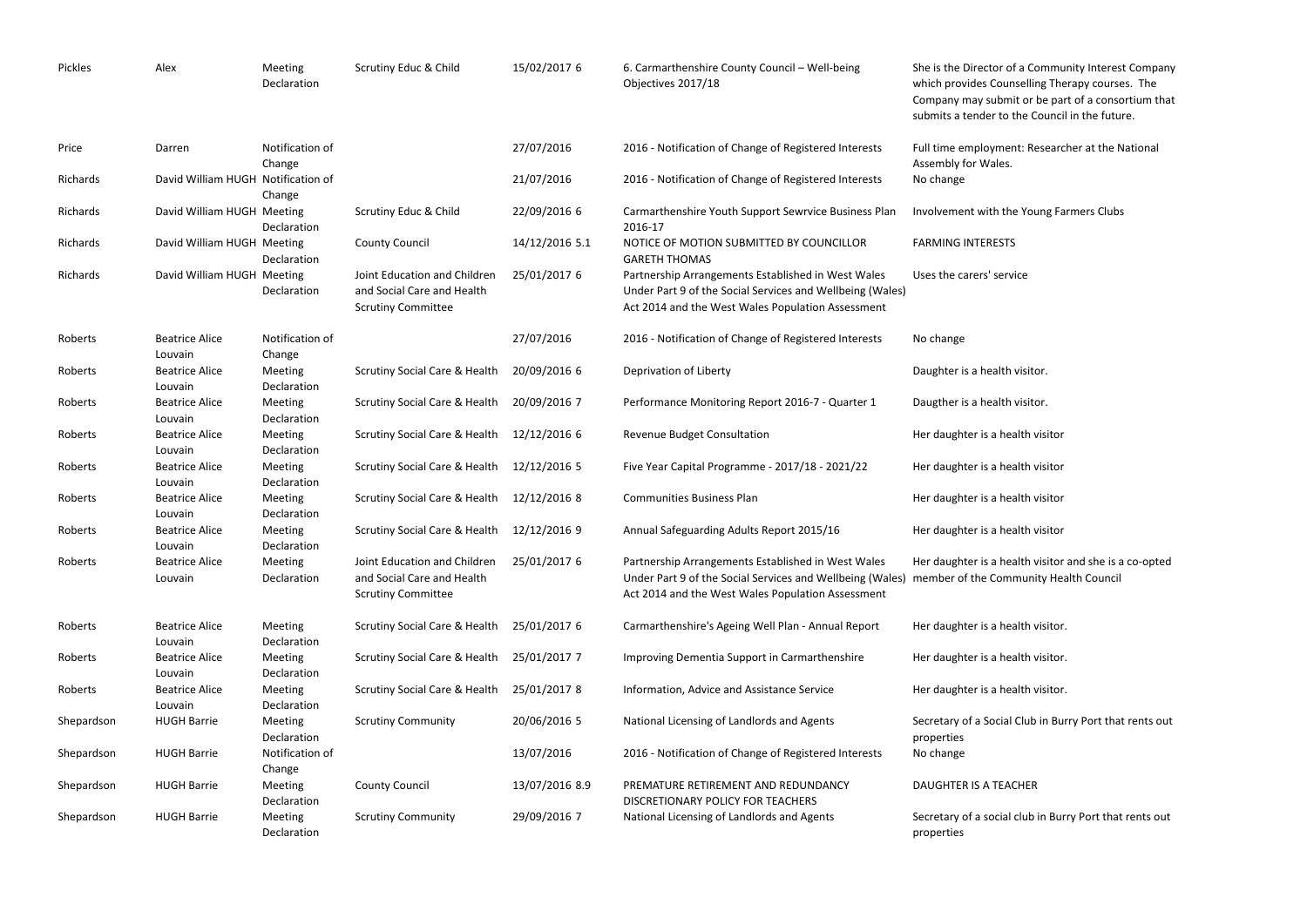| Shepardson | <b>HUGH Barrie</b>              | Meeting<br>Declaration        | <b>County Council</b>     | 25/01/2017 5.2 | SCHOOL STAFF ABSENCE SCHEME                                                                                                                            | daughter is a teacher                                                                                                                                                                                                           |
|------------|---------------------------------|-------------------------------|---------------------------|----------------|--------------------------------------------------------------------------------------------------------------------------------------------------------|---------------------------------------------------------------------------------------------------------------------------------------------------------------------------------------------------------------------------------|
| Shepardson | <b>HUGH Barrie</b>              | Meeting<br>Declaration        | <b>County Council</b>     | 22/02/2017 9.1 | Executive Board Minutes - 23rd January 2017 (Minute 9)                                                                                                 | His daughter is a tead<br>schools.                                                                                                                                                                                              |
| Speake     | <b>ALAN Douglas</b>             | Meeting<br>Declaration        | <b>County Council</b>     | 18/05/2016 12  | Councillors' and Co-opted Members' Salaries and<br>Allowance Scheme                                                                                    | In receipt of a war pe                                                                                                                                                                                                          |
| Speake     | <b>ALAN Douglas</b>             | Meeting<br>Declaration        | <b>County Council</b>     | 18/01/2017 10. | Council Tax Reduction Scheme 2017/18                                                                                                                   | He is in receipt of a w                                                                                                                                                                                                         |
| Stephens   | Lydia MAIR                      | Meeting<br>Declaration        | <b>Executive Board</b>    | 20/06/2016 8   | Proposal to Change the Language Category of Ysgol Bro<br>Myrddin                                                                                       | She represents the A<br>Ysgol Bro Myrddin                                                                                                                                                                                       |
| Stephens   | Lydia MAIR                      | Meeting<br>Declaration        | <b>County Council</b>     | 13/07/2016 8.2 | MODERNISING EDUCATION PROGRAMME (MEP)<br>PROPOSAL TO CHANGE THE LANGUAGE CATEGORY OF<br>YSGOL BRO MYRDDIN FROM BILINGUAL (2A) TO WELSH<br>MEDIUM (WM); | LA REPRESENTATIVE                                                                                                                                                                                                               |
| Stephens   | Lydia MAIR                      | <b>Meeting</b><br>Declaration | <b>County Council</b>     | 12/10/2016 N/A | Urgent Business - Oil Spill at Nantycaws                                                                                                               | Owns land in vicinity                                                                                                                                                                                                           |
| Stephens   | Lydia MAIR                      | Notification of<br>Change     |                           | 25/10/2016     | 2016 - Notification of Change of Registered Interests                                                                                                  | Chairman of Llansain<br>NEC Member & Chair<br>Committee - One Voi<br>Member of Llandyfae<br>Observer as local me<br>Council.                                                                                                    |
| Theophilus | Thomas                          | Notification of<br>Change     |                           | 14/06/2016     | 2016 - Notification of Change of Registered Interests                                                                                                  | No change                                                                                                                                                                                                                       |
| Thomas     | <b>GARETH Beynon</b>            | Meeting<br>Declaration        | Standards                 | 03/06/2016     | Standards Committee - Application for the Grant of<br>Dispensation                                                                                     | <b>UNANIMOUSLY RESC</b><br>under Regulations 2(<br>Committees (Grant o<br>2001 to Councillor Ga<br><b>VOTE AND TO MAKE</b><br>meetings of Carmartl<br>to any matter relating<br>dispensation be valid<br>office at the Local Go |
| Thomas     | Ryan                            | Notification of<br>Change     |                           | 08/06/2016     | Notification of Change of Registered Interests                                                                                                         | Full-time temporary<br>Waters, AM.                                                                                                                                                                                              |
| Thomas     | <b>William George</b><br>(BILL) | Notification of<br>Change     |                           | 13/06/2016     | 2016 - Notification of Change of Registered Interests                                                                                                  | No change                                                                                                                                                                                                                       |
| Thomas     | Jeffrey                         | Notification of<br>Change     |                           | 20/06/2016     | 2016 - Notification of Change of Registered Interests                                                                                                  | No change                                                                                                                                                                                                                       |
| Thomas     | <b>GARETH Beynon</b>            | Meeting<br>Declaration        | <b>Scrutiny Community</b> | 20/06/2016 5   | National Licenisng of Landlords and Agents                                                                                                             | Owns a property that                                                                                                                                                                                                            |
| Thomas     | SIAN Elisabeth                  | Notification of<br>Change     |                           | 11/07/2016     | 2016 - Notification of Change of Registered Interests                                                                                                  | No change                                                                                                                                                                                                                       |
| Thomas     | <b>EDWARD Gwynne</b>            | Meeting<br>Declaration        | <b>County Council</b>     | 13/07/2016 10  | TO RECEIVE THE REPORT OF THE MEETING OF THE<br>EXECUTIVE BOARD HELD ON THE 20TH JUNE 2016                                                              | <b>COMMUNITY ASSET</b><br><b>TOWN COUNCIL</b>                                                                                                                                                                                   |
| Thomas     | Jeffrey                         | Meeting<br>Declaration        | <b>County Council</b>     | 13/07/2016 8.9 | PREMATURE RETIREMENT AND REDUNDANCY<br>DISCRETIONARY POLICY FOR TEACHERS                                                                               | <b>DAUGHTER IS A TEAC</b>                                                                                                                                                                                                       |

s a teacher in one of the Authority's

war pension.

of a war disability pension.

the Authority on the Governing Body of din ATIVE ON THE GOVERNING BODY

ansaint Welfare Hall. l Chair of Carmarthenshire Area ne Voice Wales. ndyfaelog Community Council. cal member - St Ishmael Community

RESOLVED that dispensation be granted ons 2(d) and (f) of the Standards rant of Dispensations) (Wales) Regulations Ilor Gareth Thomas to SPEAK BUT NOT MAKE WRITTEN REPRESENTATIONS at rmarthenshire County Council in relation relating to farming in general and that the e valid until the end of his current term of cal Government Elections in May 2017.

orary employment: Caseworker for Lee

ty that he rents out

**ASSET TRANSFER MEMBER OF LLANDEILO N TEACHER**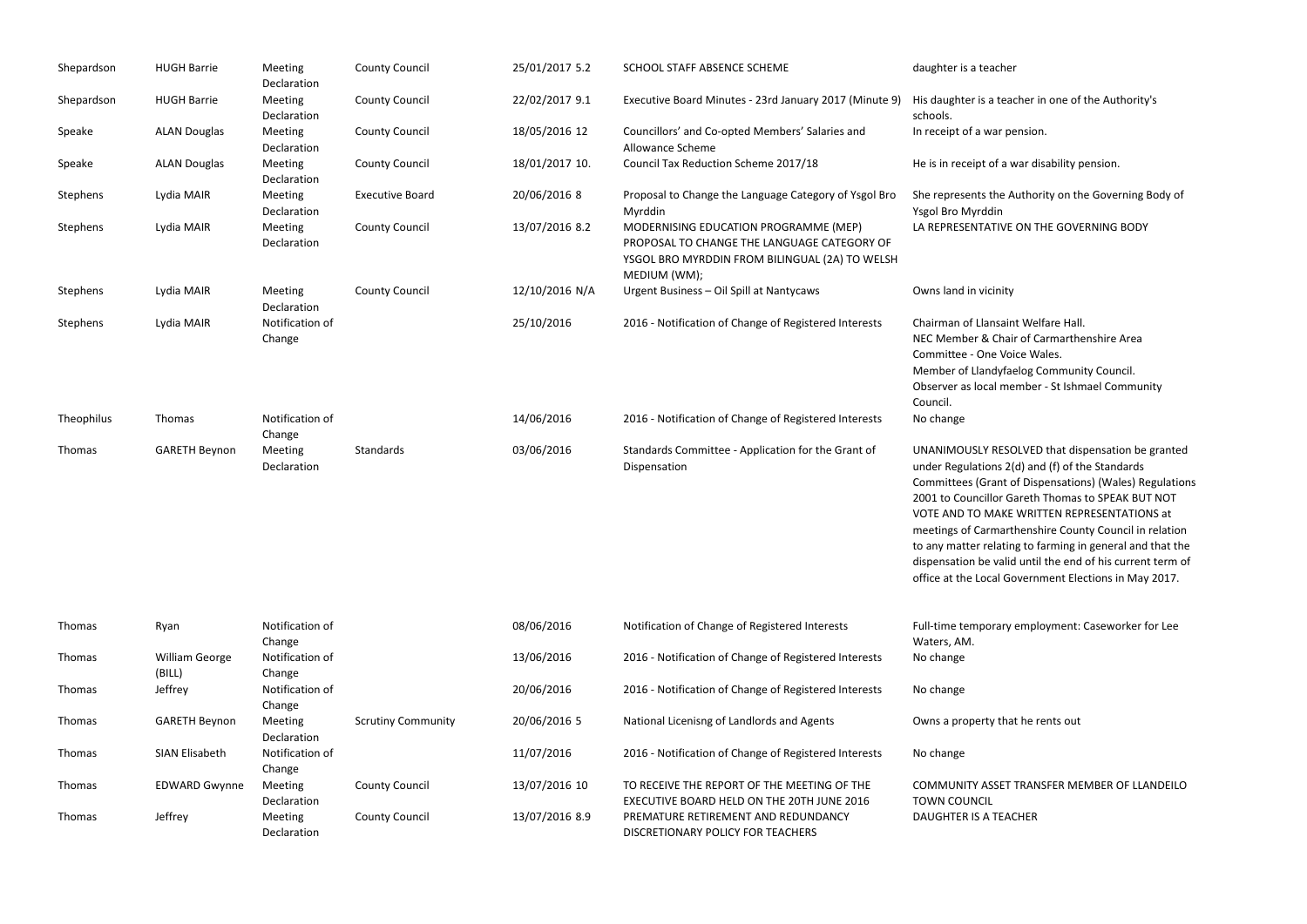| Thomas        | Jeffrey                         | Meeting<br>Declaration        | <b>County Council</b>                                                                   | 13/07/2016 8.2  | MODERNISING EDUCATION PROGRAMME (MEP)<br>PROPOSAL TO CHANGE THE LANGUAGE CATEGORY OF<br>YSGOL BRO MYRDDIN FROM BILINGUAL (2A) TO WELSH<br>MEDIUM (WM);               | DAUGHTER IS A TEACHER AT                                                                                                                                                                                                         |
|---------------|---------------------------------|-------------------------------|-----------------------------------------------------------------------------------------|-----------------|----------------------------------------------------------------------------------------------------------------------------------------------------------------------|----------------------------------------------------------------------------------------------------------------------------------------------------------------------------------------------------------------------------------|
| Thomas        | <b>William George</b><br>(BILL) | Meeting<br>Declaration        | <b>County Council</b>                                                                   | 13/07/2016 10   | TO RECEIVE THE REPORT OF THE MEETING OF THE<br>EXECUTIVE BOARD HELD ON THE 20TH JUNE 2016                                                                            | <b>COMMUNITY ASSET TRANSE</b><br><b>TOWN COUNCIL</b>                                                                                                                                                                             |
| Thomas        | Margaret KIM                    | Notification of<br>Change     |                                                                                         | 21/07/2016      | 2016 - Notification of Change of Registered Interests                                                                                                                | No change                                                                                                                                                                                                                        |
| Thomas        | <b>GWYNETH</b>                  | Notification of<br>Change     |                                                                                         | 26/07/2016      | 2016 - Notification of Change of Registered Interests                                                                                                                | Address with beneficial inte<br>Bancffosfelen (son)                                                                                                                                                                              |
| Thomas        | <b>EDWARD Gwynne</b>            | Notification of<br>Change     |                                                                                         | 29/07/2016      | 2016 - Notification of Change of Registered Interests                                                                                                                | Employment: Dyfed & Powy<br>with effect from 15th July 20<br>WJEC).<br>I am a member of various cl<br>Llandeilo & Carmarthenshire<br>Llandeilo AFC; Llandeilo RFC<br>District Sports Association.<br>Non-paid Director of Tregib |
| Thomas        | <b>GWYNETH</b>                  | <b>Meeting</b><br>Declaration | <b>County Council</b>                                                                   | 28/09/2016 5.1  | Notice of Motion submitted by Councillor J.D. James                                                                                                                  | Member of Llangennech Co                                                                                                                                                                                                         |
| Thomas        | <b>GARETH Beynon</b>            | Meeting<br>Declaration        | <b>County Council</b>                                                                   | 28/09/2016 5.1  | Notice of Motion submitted by Councillor J.D. James                                                                                                                  | Member of Llanedi Commur                                                                                                                                                                                                         |
| Thomas        | SIAN Elisabeth                  | Meeting<br>Declaration        | <b>County Council</b>                                                                   | 28/09/2016 5.1  | Notice of Motion submitted by Councillor J.D. James                                                                                                                  | Member of Llandybie Comm                                                                                                                                                                                                         |
| Thomas        | <b>GARETH Beynon</b>            | Meeting<br>Declaration        | <b>Scrutiny Community</b>                                                               | 29/09/2016 7    | National Licensing of Landlords and Agenst                                                                                                                           | Landlord                                                                                                                                                                                                                         |
| <b>Thomas</b> | <b>GARETH Beynon</b>            | Notification of<br>Change     |                                                                                         | 29/09/2016      | 2016 - Notification of Change of Registered Interests                                                                                                                | No change                                                                                                                                                                                                                        |
| Thomas        | <b>William George</b><br>(BILL) | <b>Meeting</b><br>Declaration | <b>County Council</b>                                                                   | 09/11/2016 4.1  | Minutes - Council - 28th September 2016                                                                                                                              | Community Asset Transfer -<br><b>Town Council</b>                                                                                                                                                                                |
| Thomas        | <b>GARETH Beynon</b>            | <b>Meeting</b><br>Declaration | <b>County Council</b>                                                                   | 14/12/2016 5.1  | NOTICE OF MOTION SUBMITTED BY COUNCILLOR<br><b>GARETH THOMAS</b>                                                                                                     | <b>FARMER</b>                                                                                                                                                                                                                    |
| Thomas        | <b>EDWARD Gwynne</b>            | Meeting<br>Declaration        | <b>County Council</b>                                                                   | 18/01/2017 5.   | Presentation by the Chief Fire Officer                                                                                                                               | He is a member of the Mid &                                                                                                                                                                                                      |
| Thomas        | <b>EDWARD Gwynne</b>            | Meeting<br>Declaration        | <b>County Council</b>                                                                   | 18/01/2017 11.1 | MEP - Proposal to Close Llangennech Infant and Junior<br>Schools.                                                                                                    | His daughter is a teacher in                                                                                                                                                                                                     |
| Thomas        | <b>GWYNETH</b>                  | <b>Meeting</b><br>Declaration | <b>County Council</b>                                                                   | 18/01/2017 11.1 | MEP - Proposal to Discontinue Llangennech Infant and<br>Junior Schools.                                                                                              | She is a governor on the Fed<br>Governing Body.                                                                                                                                                                                  |
| Thomas        | <b>GARETH Beynon</b>            | Meeting<br>Declaration        | <b>Planning Committee</b>                                                               | 24/01/2017 3    | S34627                                                                                                                                                               | APPLICANT KNOWN TO HIM                                                                                                                                                                                                           |
| Thomas        | <b>GWYNETH</b>                  | Meeting<br>Declaration        | Joint Education and Children<br>and Social Care and Health<br><b>Scrutiny Committee</b> | 25/01/2017 6    | Partnership Arrangements Established in West Wales<br>Under Part 9 of the Social Services and Wellbeing (Wales)<br>Act 2014 and the West Wales Population Assessment | Husband is a driver for Cour                                                                                                                                                                                                     |
| Thomas        | <b>GWYNETH</b>                  | Meeting<br>Declaration        | Scrutiny Social Care & Health                                                           | 25/01/2017 6    | Carmarthenshire's Ageing Well Plan - Annual Report                                                                                                                   | Husband is a driver for Cour                                                                                                                                                                                                     |
| Thomas        | SIAN Elisabeth                  | Meeting<br>Declaration        | <b>Appeals Committee</b>                                                                | 10/02/2017 6    | To Consider an Appeal Against Dismissal - Corporate<br><b>Services Department</b>                                                                                    | She is a trustee of the Dyfed                                                                                                                                                                                                    |

# TEACHER AT THE SCHOOL

SSET TRANSFER MEMBER OF LLANELLI

eneficial interest: 2 Heol Napier, son)

29 29 Dyfed & Powys LGA appointee on WJEC m 15th July 2016. (Trustee Directorship of

of various clubs and societies within marthenshire: Llandeilo Ex Tablers Club; Llandeilo RFC. Chairman of Llandeilo & Association.

tor of Tregib Sports Association.

ngennech Community Council

nedi Community Council

ndybie Community Council

set Transfer - He is a member of Llanelli

r of the Mid & West Wales Fire Authority.

a teacher in a Local Authority school.

or on the Federated Llangennech School

river for Country Cars

river for Country Cars.

of the Dyfed Pension Fund.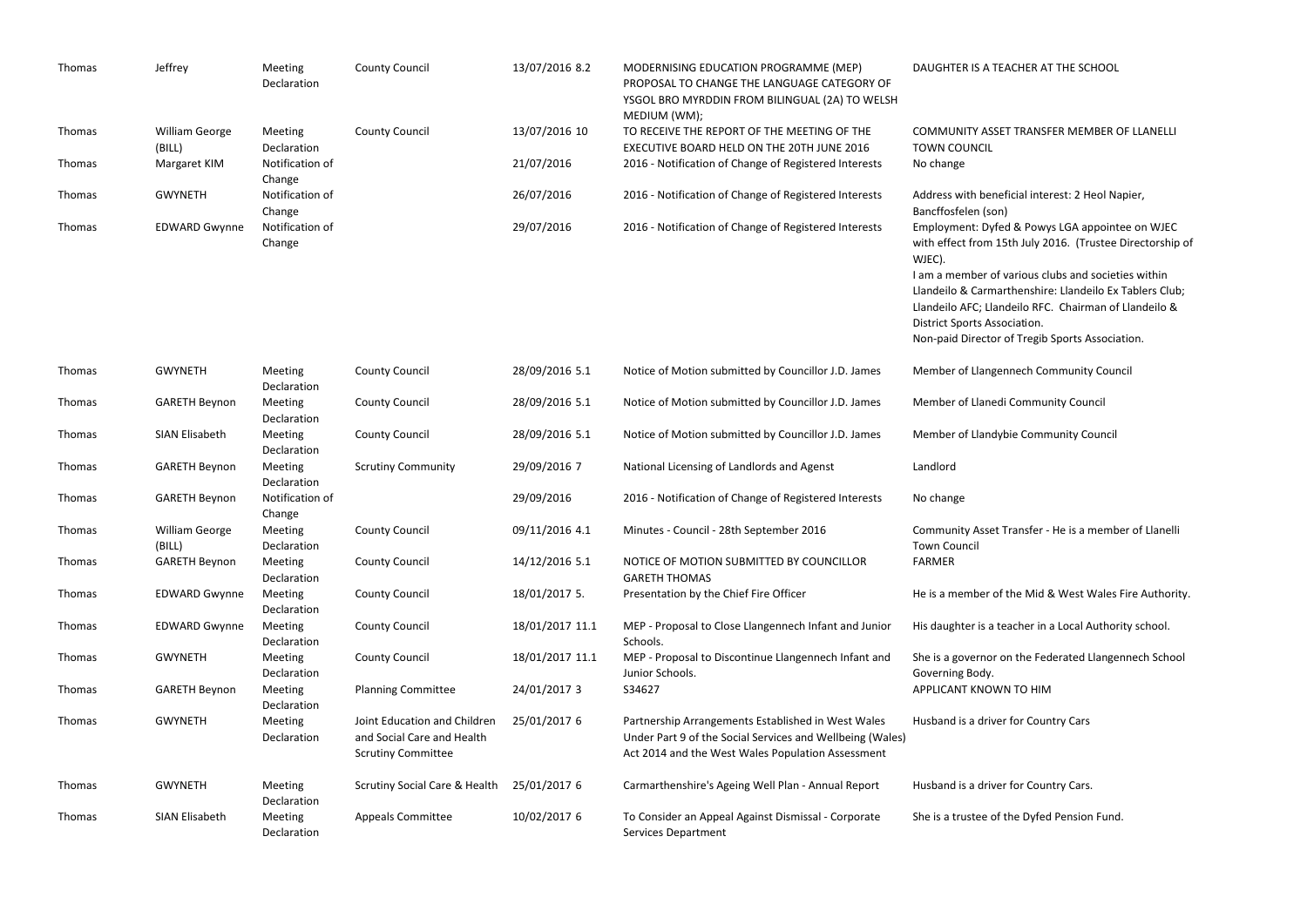| Thomas         | Jeffrey               | Meeting<br>Declaration    | <b>County Council</b>                    | 22/02/2017 9.1 | Executive Board Minutes - 23rd January 2017 (Minute 9) His daughter teaches in the                           |                                                                                                                                                                                            |
|----------------|-----------------------|---------------------------|------------------------------------------|----------------|--------------------------------------------------------------------------------------------------------------|--------------------------------------------------------------------------------------------------------------------------------------------------------------------------------------------|
| Thomas         | <b>SIAN Elisabeth</b> | Meeting<br>Declaration    | <b>County Council</b>                    | 08/03/2017 8   | Wales Investment Pool - Inter Authority Agreement and Trustee of Dyfed Pension<br>Joint Governance Committee |                                                                                                                                                                                            |
| Tomos          | Dafydd Owen           | Annual<br>Declaration     |                                          | 26/09/2016     | Notification of Registered Interests                                                                         | Full time eployment: Farr<br>Partner in Caer Beili Holic<br>Address with beneficial in<br>Llandovery; Brynheulog, I<br>Address with licence to o<br>Llandovery.<br>Director of Cilycwm Com |
| Tomos          | Dafydd Owen           | Notification of<br>Change |                                          | 28/09/2016     | Daughters employed by Authority                                                                              | Daughters employed as T<br>Ysgol Y Ddwylan, Castell I<br>Maesygwendraeth Schoo                                                                                                             |
| Tomos          | Dafydd Owen           | Notification of<br>Change |                                          | 30/09/2016     | Notification of change                                                                                       | Son in law works on Bryn<br>Gaerfyrddin. SA19 9DD v<br>from Carmarthenshire Co                                                                                                             |
| Tomos          | Dafydd Owen           | Meeting<br>Declaration    | <b>County Council</b>                    | 14/12/2016 5.1 | NOTICE OF MOTION SUBMITTED BY COUNCILLOR<br><b>GARETH THOMAS</b>                                             | <b>FARMER</b>                                                                                                                                                                              |
| Tomos          | Dafydd Owen           | Meeting<br>Declaration    | <b>County Council</b>                    | 14/12/2016 5.1 | NOTICE OF MOTION SUBMITTED BY COUNCILLOR<br><b>GARETH THOMAS</b>                                             | <b>FARM OWNER</b>                                                                                                                                                                          |
| Tomos          | Dafydd Owen           | Meeting<br>Declaration    | <b>County Council</b>                    | 14/12/2016 5.1 | NOTICE OF MOTION SUBMITTED BY COUNCILLOR<br><b>GARETH THOMAS</b>                                             | <b>FARMER</b>                                                                                                                                                                              |
| Tomos          | Dafydd Owen           | Meeting<br>Declaration    | <b>County Council</b>                    | 25/01/2017 5.2 | SCHOOL STAFF ABSENCE SCHEME                                                                                  | <b>DAUGHTER IS A TEACHER</b>                                                                                                                                                               |
| Tomos          | Dafydd Owen           | Meeting<br>Declaration    | <b>County Council</b>                    | 22/02/2017 9.1 | Executive Board Minutes - 23rd January 2017 (Minute 9)                                                       | His daughter teaches in tl                                                                                                                                                                 |
| Tremlett       | Jane                  | Meeting<br>Declaration    | Standards                                | 03/05/2016 3   | APPLICATION FOR DISPENSATION BY CLLR. J. TREMLETT                                                            | proposed Laugharne Tow<br>Strategy.                                                                                                                                                        |
| Tremlett       | Jane                  | Meeting<br>Declaration    | <b>Executive Board</b>                   | 26/07/2016 23  | Proposed New Public Car Park, King Street, Laugharne                                                         | She owns property on Kin                                                                                                                                                                   |
| Tremlett       | Jane                  | Meeting<br>Declaration    | <b>Preliminary Executive Board</b>       | 09/01/2017 7   | HOUSING REVENUE ACCOUNT BUDGET AND HOUSING<br>RENT SETTING FOR 2017-18                                       | Family member lives in C                                                                                                                                                                   |
| Voyle Williams | Jean                  | Annual<br>Declaration     |                                          | 21/11/2016     | Notification by Member of Local Authority of Financial<br>and Other Interests                                | Address with beneficial in<br>Llanddarog, Caerfyrddin,<br>Lay Reader Llanddarog Pa<br>DeputyDiocesan Director                                                                              |
| Williams       | Janice (JAN)          | Meeting<br>Declaration    | <b>Scrutiny Social Care &amp; Health</b> | 15/06/2016 6.  | Unpaid carers.                                                                                               | She is an unpaid carer for                                                                                                                                                                 |
| Williams       | Alun                  | Notification of<br>Change |                                          | 16/06/2016     | 2016 - Notification of Change of Registered Intersts                                                         | No change                                                                                                                                                                                  |
| Williams       | Dewi ELWYN            | Notification of<br>Change |                                          | 25/07/2016     | 2016 - Notification of Change of Registered Interests                                                        | Employment: HLW Insura<br>Davies Craddock Insurand<br>time                                                                                                                                 |
| Williams       | Janice (JAN)          | Meeting<br>Declaration    | <b>Scrutiny Social Care &amp; Health</b> | 20/09/2016 6   | Deprivation of Liberty                                                                                       | She is an unpaid carer for                                                                                                                                                                 |

eaches in the county.

ed Pension Fund

ment: Farmer. Beili Holiday Cottage business, Cilycwm. beneficial interest: Penyfedw, Cilycwm, ynheulog, Derwen Fawr, Llandeilo. icence to occupy: Penstacan, Cilycwm,

ycwm Community Association.

ployed as Teachers in Carmarthenshire. an, Castell Newydd Emlyn & aeth School. ks on Bryngwyn, Llangadog, Sir GA19 9DD which is rented by his parents

enshire County Council

eaches in the county.

sharne Township Parking

berty on King Street, Laugharne.

r lives in Council property

oeneficial interest:- Cysgod y Llan, aerfyrddin, SA32 8NU nddarog Parish Church an Director Education (St Davids Diocese)

id carer for her husband.

HLW Insurance Brokers is now part of ck Insurance Brokers for which I work part-

id carer for her husband.